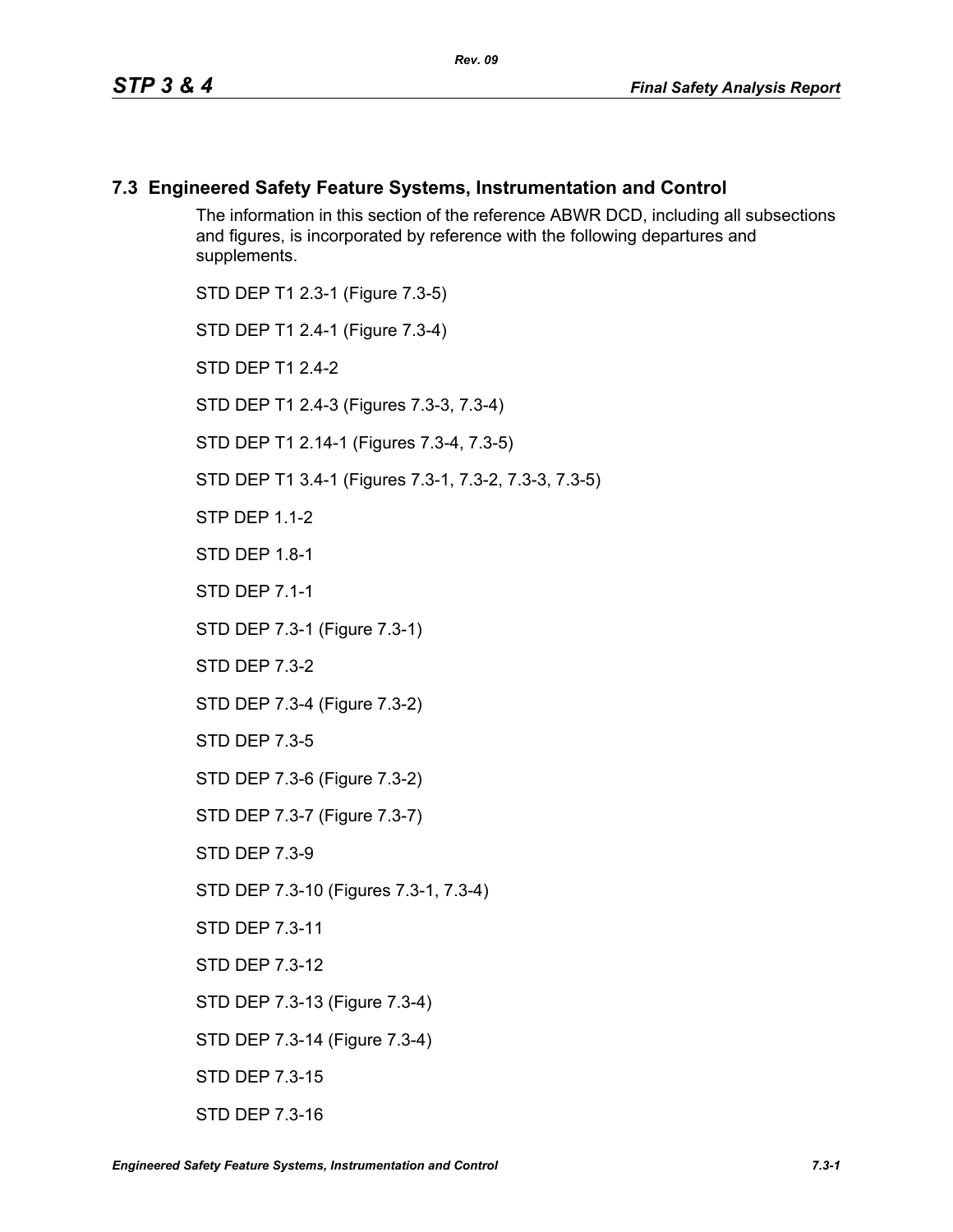STD DEP 7.3-17

STD DEP 7.7-2

STD DEP Admin (Figure 7.3-5)

# **7.3.1 Description**

# **7.3.1.1 System Descriptions**

STD DEP 1.8-1

*This subsection describes the instrumentation and controls for the various engineered safety features (ESF) systems. It provides design basis information as called for by IEEE-* 279 603 *and provides reference to system diagrams which are included in the Safety Analysis Report.*

# **7.3.1.1.1.1 High Pressure Core Flooder System Instrumentation and Controls**

STD DEP T1 3.4-1

STD DEP 7.1-1

STD DEP 7.3-1

STD DEP Admin

*(2)* Supporting Systems (Power Supplies)

*Supporting systems for the HPCF I&C consist only of the instrumentation, logic and motive power supplies. The controls instrumentation and logic power is obtained from the SSLC* Class 1E 125 VDC *Division 2 and 3, 120 VAC UPS buses (Section 8.3). The logic power is as described in Section 7.2 for the RPS portion of the SSLC* Reactor Trip and Isolation System (RTIS)*.*

- *(3) Equipment Design*
	- *(a) (w)Initiating Circuits*

*Reactor vessel low water level is monitored by four level transmitters (one in each of the four electrical divisions) that sense the difference between the pressure due to a constant reference leg of water and the pressure due to the actual height of water in the vessel. Each level transmitter provides an input to local multiplexer units which perform signal conditioning and* a remote digital logic controller (RDLC) for *analog-to-digital conversion. The formatted, digitized sensor input is*  transmitted *with other sensor signals over an optical fiber data link to the logic processing units in the main control room. All four transmitter signals are fed into the two-out-of-four logic for each of the two divisions (II & III). The initiation logic for HPCF sensors is shown in Figure 7.3-1.*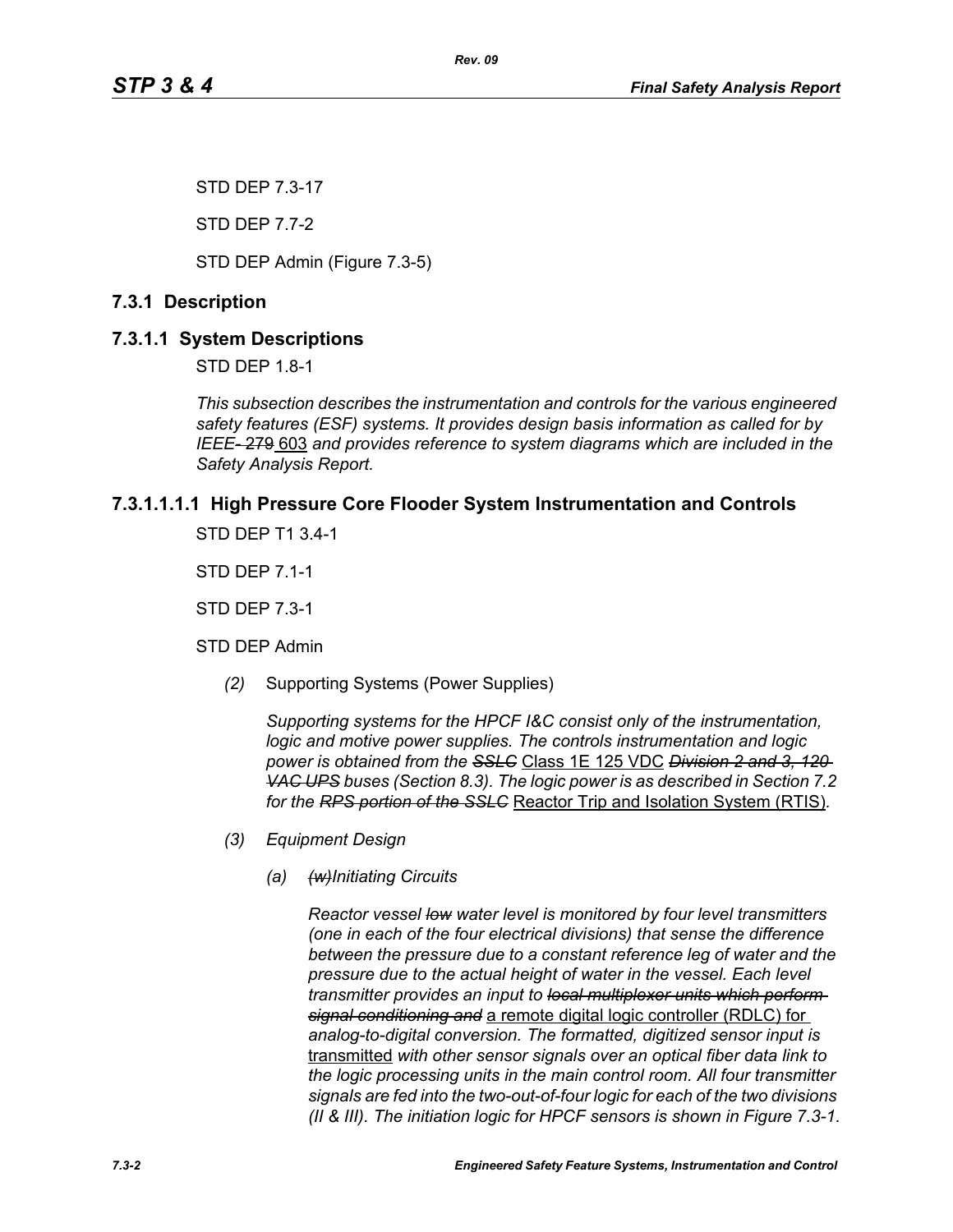*The HPCF System is initiated on receipt of a reactor vessel low water level signal (Level 1.5) or drywell high-pressure signal from the trip logic. The HPCF System reaches its design flow rate within 36 seconds of receipt of initiation signal* in a time interval consistent with Table 6.3-1*. Makeup water is discharged to the reactor vessel until the reactor high water level is reached. The HPCF System then automatically stops flow by closing the injection valve if the high water level signal is available.*

*(d) Redundancy and Diversity*

The following standard supplement provides reference to additional information.

For additional diverse HPCF features to mitigate potental commonmode failure conditions, see the discussion in Subsection 7C.5.

*(e) Actuated Devices*

*The HPCF valves must be opened sufficiently to provide design flow rate within 36 seconds from receipt of the initiation signal* the time interval consistent with Table 6.3-1.

*(f) Separation*

*Separation within the ECCS is such that no single design basis event, in conjunction with an additional single failure, can prevent core cooling when required. Control and electrically driven equipment wiring is segregated into three separate electrical divisions, designated I, II and III (Figure 8.3-1).* Initiation sensor inputs are from all four divisions. *HPCF is a two-division system utilizing Divisions II and III. HPCF control logic, cabling, manual controls and instrumentation are arranged such that divisional separation is maintained. System separation and diesel loading are shown in Table 8.3-1.*

*(g) Testability*

*The high-pressure core flooder (HPCF) instrumentation and control system is capable of being tested during normal unit operation to verify the operability of each system component. Testing of the initiation transmitters which are located outside the drywell is accomplished by valving out each transmitter, one at a time, and applying a test pressure source. This verifies the operability of the transmitter, as well as the calibration range. The analog sensor inputs are calibrated at the analog inputs of the remote multiplexing units RDLCs. With a division-ofsensors bypass in place, calibrated, variable signals are injected in place of the sensor signals and monitored at the SSLC* ELCS *control room panels for linearity, accuracy, fault response, and downscale and upscale trip response.*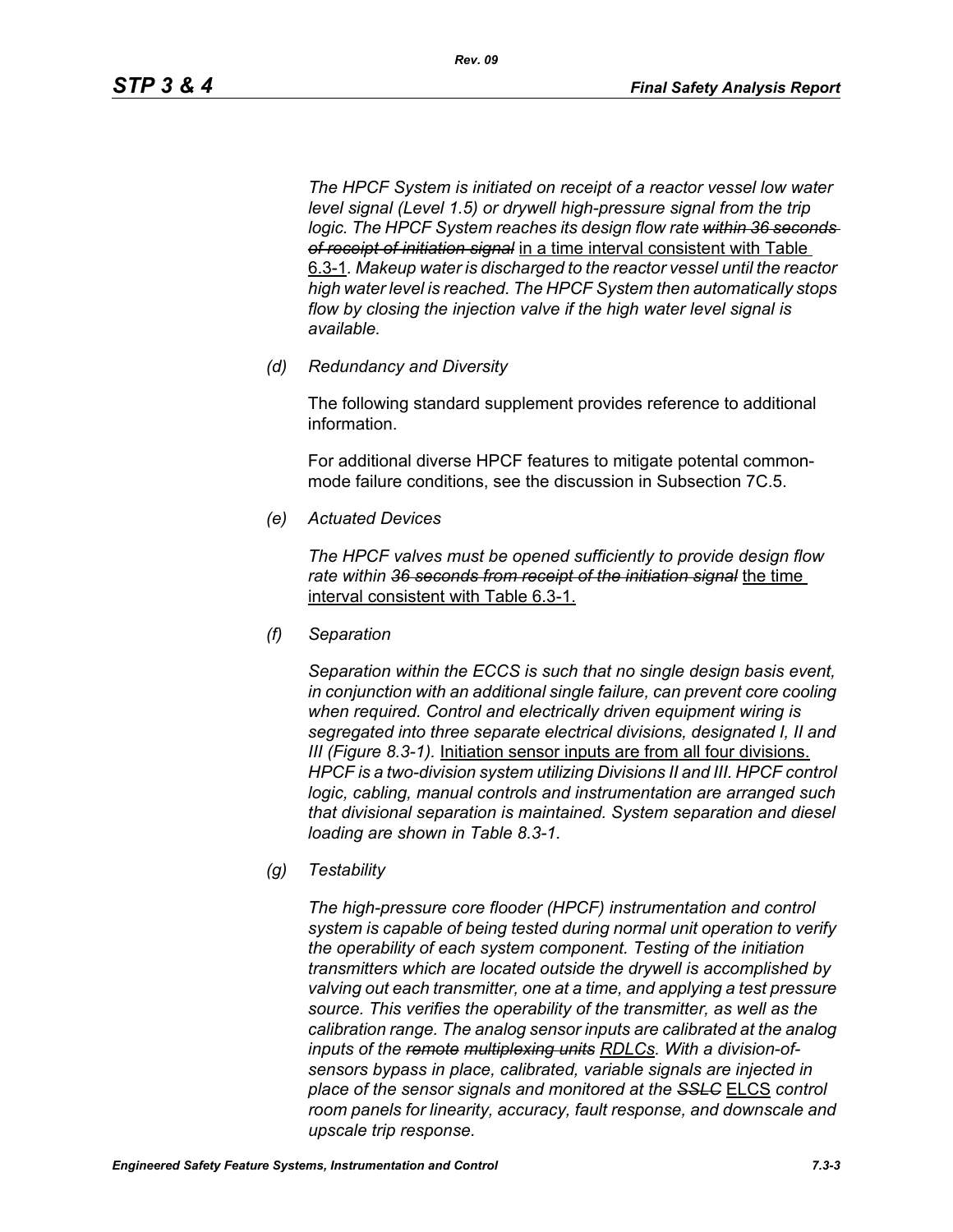*Testing for functional operability of the control logic is accomplished by means of continuous automatic self-testing. The automatic system selftest* as *discussed in Subsection 7.1.2.1.6 is also applicable for HPCF.*

*(i) Operational Considerations*

*See Chapter 16 for setpoints and margins.*Chapter 16 describes the methods for calculating setpoints and margins.

*(j) Parts of System Not Required for Safety*

*Rev. 09*

*The non-safety-related portions of the HPCF System include the annunciators and the* plant *computer* functions (PCFs)*. Other instrumentation considered non-safety-related are those indicators which are provided for operator information but are not essential to correct operator action.*

## **7.3.1.1.1.2 Automatic Depressurization Subsystem Instrumentation and Controls**

- STD DEP T1 3.4-1
- STD DEP 7.1-1
- STD DEP 7.3-2
- STD DEP 7.3-4
- STD DEP 7.3-5
- STD DEP 7.3-6
- STD DEP 7.3-7
- STD DEP 7.3-16
- STD DEP 7.7-2
- STD DEP Admin
	- *(1) System Identification*

*Automatic safety/relief valves (SRVs) are installed on the main steamlines inside the drywell. The valves can be actuated in two ways: (1) they will relieve pressure by actuation with electrical power* by pneumatic action *or (2) by mechanical actuation without power. The suppression pool provides a heat sink for steam relieved by these valves. Relief valve operation may be controlled manually from the control room to hold the desired reactor pressure. Eight of the SRVs are designated as Automatic Depressurization Subsystem (ADS) valves and are capable of operating from either ADS logic*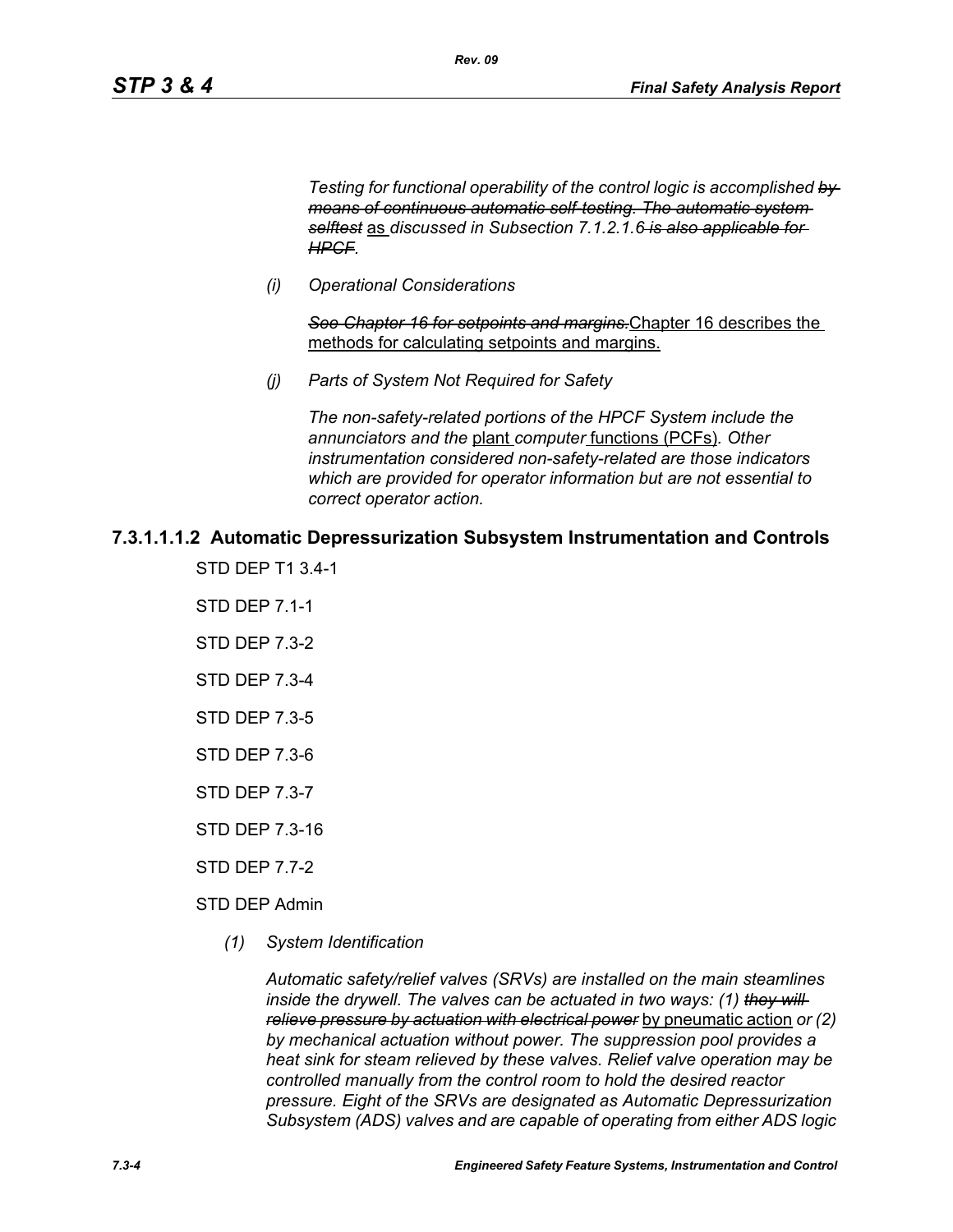*Rev. 09*

*or safety/relief logic signals. The safety/relief logic is discussed in Paragraph (4). Automatic depressurization by the ADS is provided to reduce the pressure during a loss-of-coolant accident in which the HPCF and RCIC Systems are unable to restore vessel water level. This allows makeup of core cooling water by the low pressure makeup system (RHR/LP flooding mode).*

*(3) Equipment Design*

*The ADS accumulators are sized to operate the SRV one time at drywell design pressure or five times at normal drywell pressure, following failure of the pneumatic supply to the accumulator. Sensors provide inputs to local multiplexer units which perform signal conditioning and* an RDLC for *analogto-digital conversion. The formatted, digitized sensor inputs are multiplexed* transmitted *with other sensor signals over an optical data link to the logic processing units in the main control room. All four transmitter signals are fed into the two-out-of-four logic for each of two divisions, either of which can actuate the ADS. Station batteries and SSLC* ELCS *power supplies energize the electrical control circuitry. The power supplies for the redundant divisions are separated to limit the effects of electrical failures. Electrical elements in the control system energize to cause the relief valves to open.*

*(b) Logic and Sequencing*

*Two parameters of initiation signals are used for the ADS: drywell high pressure and reactor vessel low-low water* below *level (Level 1)* or reactor vessel water below Level 1 alone after a time delay*. Two-out-offour of each set of signals must be present throughout the timing sequence to cause the SRVs to open. Each parameter separately seals itself in and annunciates following the two-out-of-four logic confirmation. Low Water Level 1 is the final sensor to initiate the ADS.*

*After receipt of the initiation signals and after a delay provided by time delay elements, each of the two solenoid pilot gas valves is energized. This allows pneumatic pressure from the accumulator to act on the gas cylinder operator. The gas cylinder operator opens and holds the relief valve open. Lights in the main control room indicate when the solenoidoperated pilot valves are* gas cylinder operator is *energized to open*ed or closed for *a safety/relief valve. Linear variable differential transformers (LVDTs)* Limit switches *mounted on the* gas cylinder *valve operators verify each valve position to the Performance Monitoring and Control System (PMCS)* plant computer function (PCF)*, and the annunciators.*

*Manual reset circuits are provided for the ADS initiation signal and the two parameter sensor input logic signals. An attempted reset has no effect if the two-out-of-four initiation signals are still present from each parameter (high drywell pressure and low-low reactor water level* below Level 1*). However, a keylocked* an *inhibit switch is provided for each*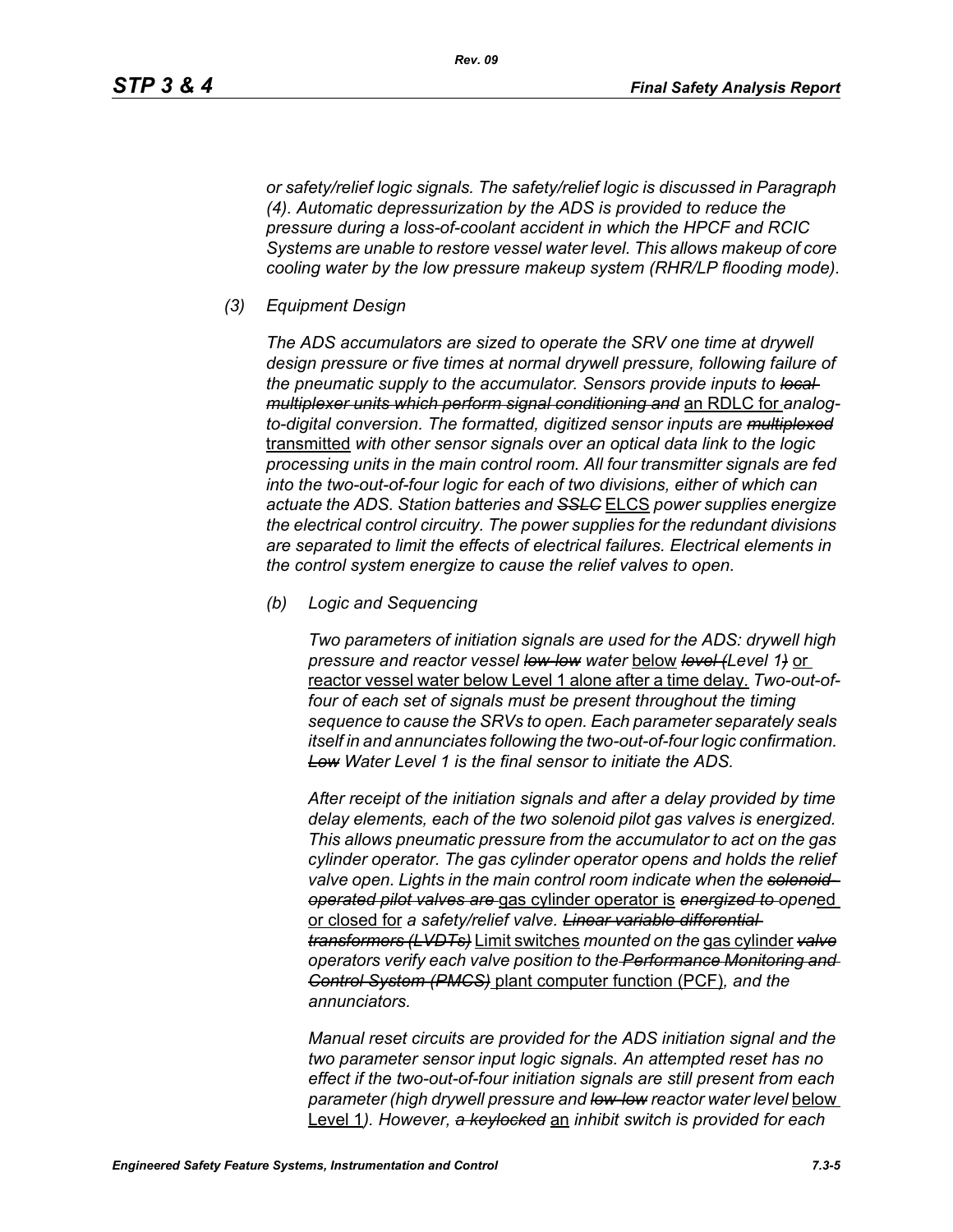*Rev. 09*

*division which can be used to take one ADS division out of service for testing or maintenance during plant operation. This switch is ineffective once the ADS timers have timed out and thus cannot be used to abort and reclose the valves once they are signalled to open. The inhibit mode is continuously annunciated in the main control room.*

*For anticipated transient without scram (ATWS) mitigation, the ADS has an automatic and manual inhibit of the automatic ADS initiation. Automatic initiation of ADS is inhibited unless there is a coincident low reactor water level signal and an average power range monitors (APRMs) ATWS permissive signal* whenever potential ATWS conditions exist as indicated by APRMs not being down scale*. There are main control room switches for the manual inhibit of automatic initiation of ADS.*

*(c) Bypasses and Interlocks*

*There is one manual ADS inhibit switch in the control room for each ADS logic and control division which will inhibit ADS initiation, if ADS has not initiated. The primary purpose of the inhibit switch is to remove one of the two ADS logic and control divisions from service for testing and maintenance during plant operation. The ADS is interlocked with the HPCF and RHR Systems by means of pressure sensors located on the discharge of these pumps. Manual ADS bypasses the timers and immediately opens the ADS valves, provided the ECCS pump(s) running permissives are present. The rotating collar permissives and duality of button sets* need to rotate the collar before depressing the pushbutton, *combined with annunciators*, *assure manual initiation of ADS to be a deliberate act.*

*(d) Redundancy and Diversity*

*The ADS is initiated by high drywell pressure and/or low reactor vessel water* below *level* Level 1*. The initiating circuits for each of these parameters are redundant as described by the circuit description of this section. Diversity is provided by the HPCF System* and RCIC Systems.

*(f) Separation*

*Separation of the ADS is in accordance with criteria stated in Section 7.1. ADS is a Division I (ADS 1) and Division II (ADS 2) system, except that only one set of relief valves is supplied. Each ADS relief valve can be actuated by any one of three solenoid pilot valves supplying nitrogen gas to the relief valve gas piston operators. One of the ADS solenoid pilot valves is operated by Division I logic and the other by Division II logic. The third solenoid pilot is used for non-ADS operation.* The non-ADS SRV function solenoid pilot valves are powered from Division I, II or III Class 1E DC bus. *Control logic manual controls and instrumentation are mounted so that Division I and Division II*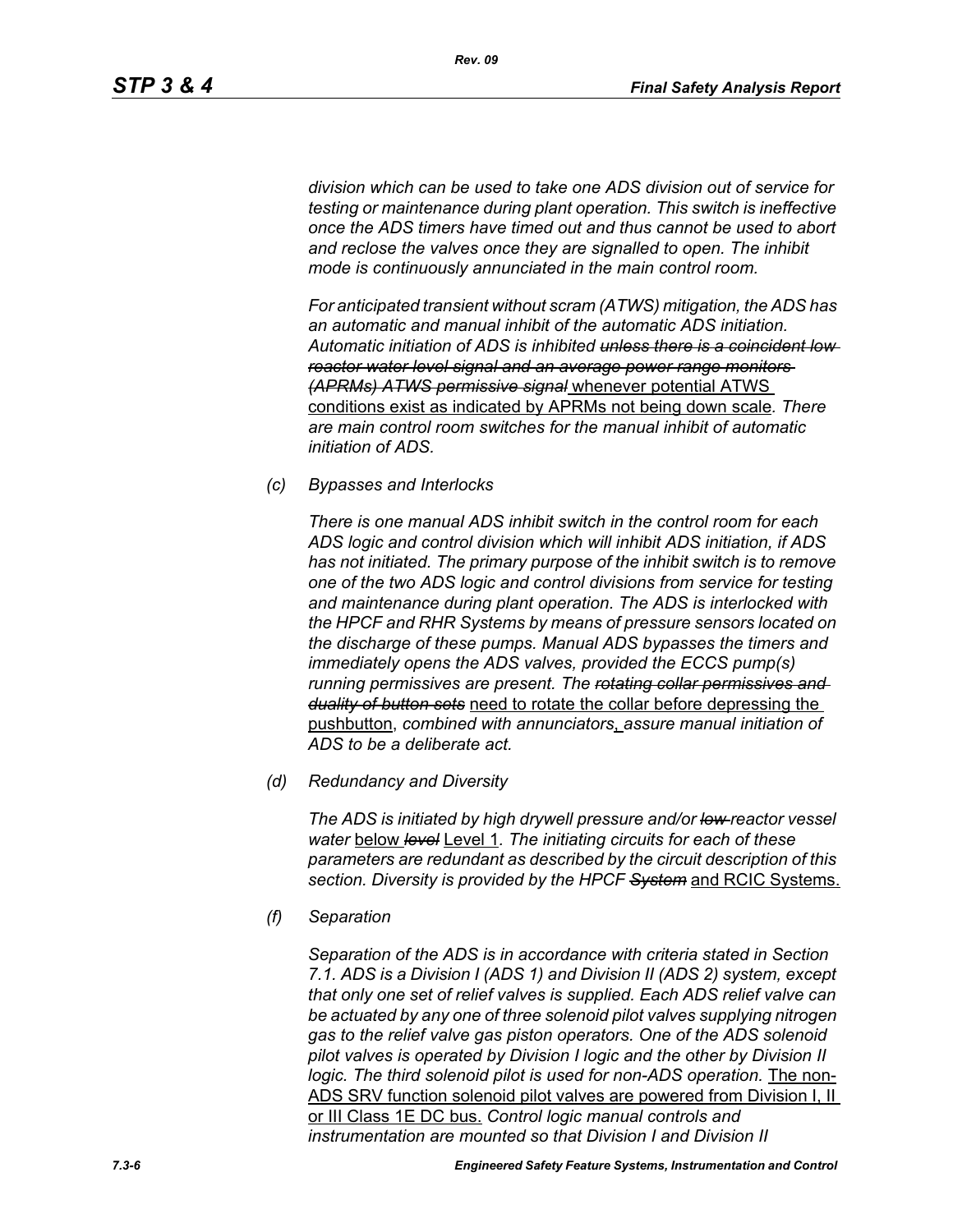*separation is maintained. Separation from Divisions III and IV is likewise maintained.*

*(g) Testability*

*The ADS has two complete control logics, one in Division I and one in Division II. Each control logic has two circuits, both of which must operate to initiate ADS. Both circuits contain time delay logic to give the HPCF System an opportunity to restore water level. The ADS instrument channels signals are verified by cross comparison between the channels which bear a known relationship to each other. Indication for each instrument channel is available on displays associated with the*  **SSLC** ELCS. The logic is tested continuously by automatic self-test*circuits. The STS (*SSLC testing, as described in *the sixth test), discussed in RPS testability (Subsection 7.1.2.1.6) is also applicable here for the ADS. The instrument channels are* manually verified in accordance with Technical Specification requirements*automatically verified every ten minutes.Testing of ADS does not interfere with automatic operation if required by an initiation signal. The pilot solenoid valves can* also *be tested when the reactor is not pressurized.*

*(h) Environmental Considerations*

*The signal cables, solenoid valves, SRV operators and accumulators, and RV low-water level instrument lines are the only essential I&C equipment for the ADS located inside the drywell. These items will operate in the most severe environment resulting from a design basis LOCA (Section 3.11). Gamma and neutron radiation is also considered in the selection of these items. Equipment located outside the drywell (viz., the RPV level and DW pressure transmitters and multiplex* data communication *interfaces) will also operate in their normal and accident environments.*

*(i) Operational Considerations*

*A temperature element is installed on the SRV discharge piping several*  feet from the valve body. The temperature element provides input to  $a$ *multipoint recorder and interfaces with the PMCS computer* historian function *in the control room to provide a means of detecting SRV leakage during plant operation. When the temperature in any SRV discharge pipeline exceeds a preset valve, an alarm is sounded in the main control room. The alarm setting is enough above normal rated power drywell ambient temperatures to avoid spurious alarms, yet low enough to give early indication of SRV leakage.*

*Refer to Chapter 16 for setpoints and margin.*Chapter 16 describes the methods for calculating setpoints and margins.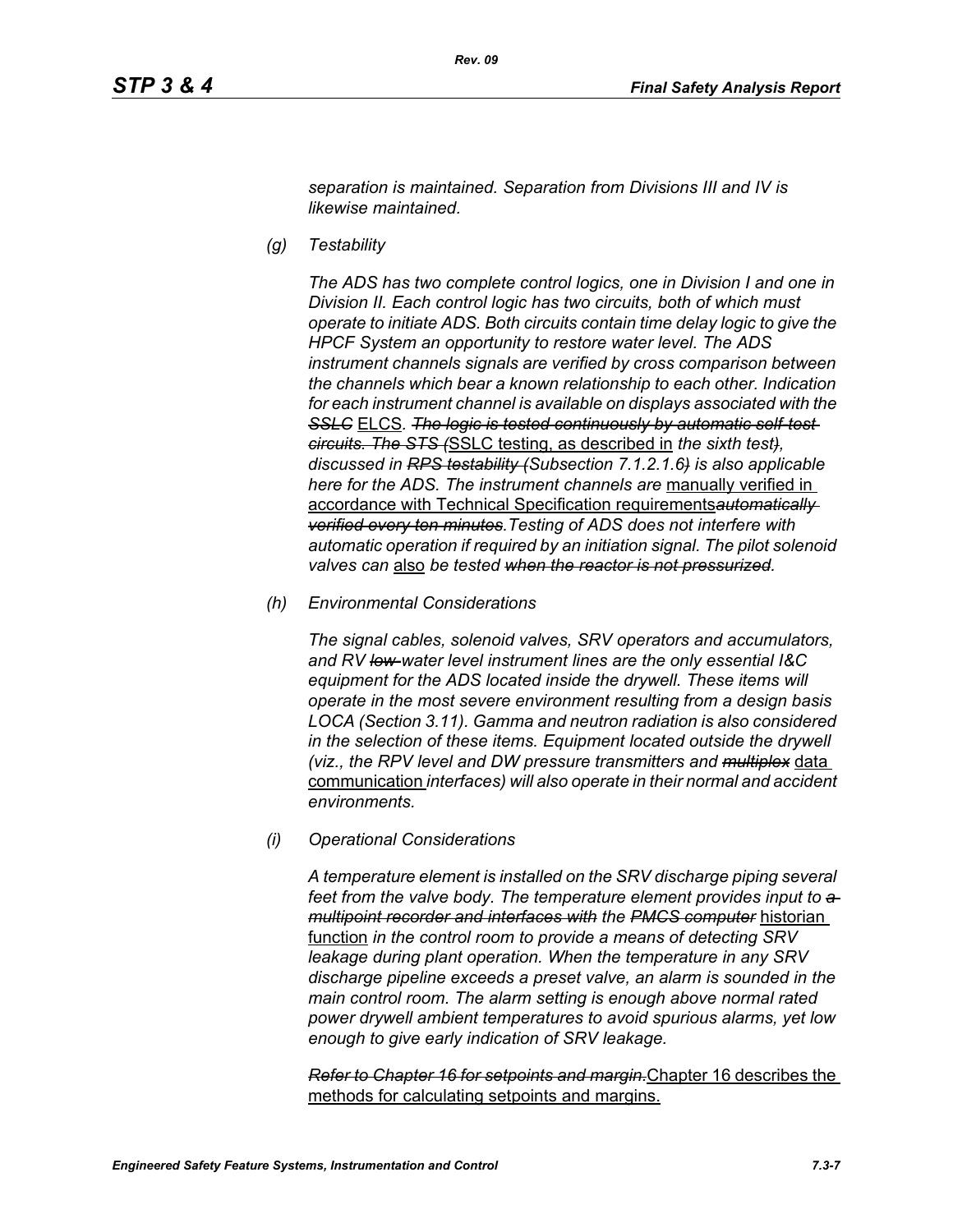*(j) Parts of System Not Required for Safety*

*The non-safety-related portions of the ADS include the annunciators and the computer*PCF*. Other instrumentation considered non-safetyrelated are those indicators which are provided for operator information, but are not essential to correct operator action.*

# **7.3.1.1.1.3 Reactor Core Isolation Cooling (RCIC) System—Instrumentation and Controls**

STD DEP T1 2.4-3

STD DEP T1 3.4-1

STD DEP 7.1-1

STD DEP Admin

*(3) Power Sources*

*The RCIC System is* primarily *powered by the Division I 125 VDC system*. *except,* Exceptions include *for the isolation valves for steam supply.* the *Inboard* inboard *isolation valves* (including the steam line warm-up valve) which *are powered by 480 VAC Division I and* the *outboard* steam supply isolation valve is *valves are powered by 125 VDC Division II.* The logic power is as described in Section 7.1 for ELCS.

#### *(4) Equipment*

*When actuated, the RCIC System pumps demineralized water from the condensate storage tank to the reactor vessel. The suppression pool provides an alternate source of water. The RCIC System includes a 100% capacity steam-driven turbine which drives a 100% capacity pump assembly, turbine and pump accessories, piping, valves, and instrumentation necessary to implement several flow paths. The arrangement of equipment and control devices is shown in Figure 5.4-8 (RCIC P&ID).*

*Level transducers* transmitters *used for the initiation and* stopping RCIC *tripping and pressure transducers for isolation of the RCIC System are provided by the Nuclear Boiler System and are shared by other system channels within each division.* High drywell pressure signals are provided by the Nuclear Boiler System and are also shared by other system channels within each division. *They* These *are located on instrument panels outside the drywell but inside the containment* Reactor Building*. The only operating components of the RCIC System that are located inside the drywell are the inboard steamline isolation valve and the steamline warmup line isolation valve.*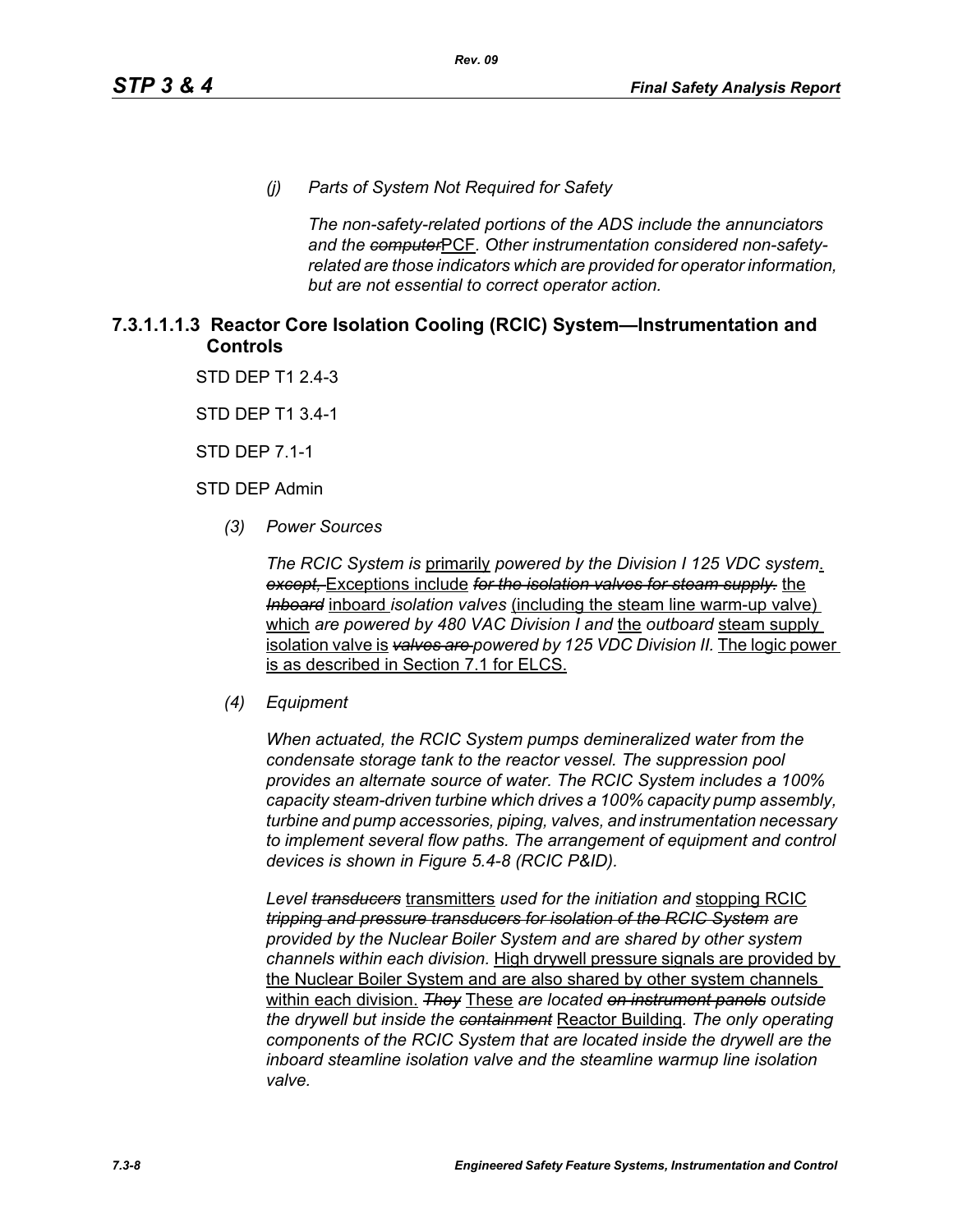*The rest of the RCIC System normal I&C components are located in the Reactor Building. Cables connect the sensors (via the multiplexed optical data links described in Appendix 7A)* (via the Essential Communication Function) *to control circuitry in the main control room. Control system details are shown in Figure 7.3-3.*

*A design flow functional test of the RCIC System may be performed during normal plant operation by drawing suction from the suppression pool and discharging through a full flow test return line to the suppression pool. The discharge valve to the reactor vessel remains closed during the test and reactor operation remains undisturbed. All components of the RCIC System are capable of individual functional testing during normal plant operation. Control system decisions will provide automatic return from test to operating mode if RCIC System initiation is required. There are three* two *exceptions:*

- *(i) The flow controller in manual mode. This feature provides operator flexibility during system operation.* Not used
- *(ii) Steam inboard/outboard isolation valves* are *closed. Closure of either or both requires operator action to properly sequence their opening (an alarm sounds when either of these valves leaves the fully open position).*
- *(iii) Breakers have been manually racked out of service. This condition is indicated in the main control room.*
- *(a) Initiating Circuits*

*The RCIC System is initiated upon receipt of a high drywell pressure signal or a reactor vessel low water level* Level 2 *signal. High drywell pressure is monitored by four shared pressure transmitters (one from each division) in the Nuclear Boiler System. Reactor vessel low water level is monitored by four shared level transducers* transmitters *(one from each of the four electrical divisions) in the NBS that sense the pressure difference between a constant reference leg of water and the actual height of water in the vessel.*

*Each transducer* transmitter *supplies a signal to a local multiplexer unit which performs signal conditioning and* for *analog-to-digital conversion (Appendix 7A). The formatted, digitized sensor inputs are multiplexed* transmitted *with other sensor signals over an optical data link to the logic processing units in the main control room. All four transmitter signals are fed into the two-out-of-four logic for RCIC initiation.*

*The sensing lines for the transducers* transmitters *are physically separated from each other and tap off the reactor vessel at each of the four quadrants of the containment structure associated with the appropriate electrical divisions.*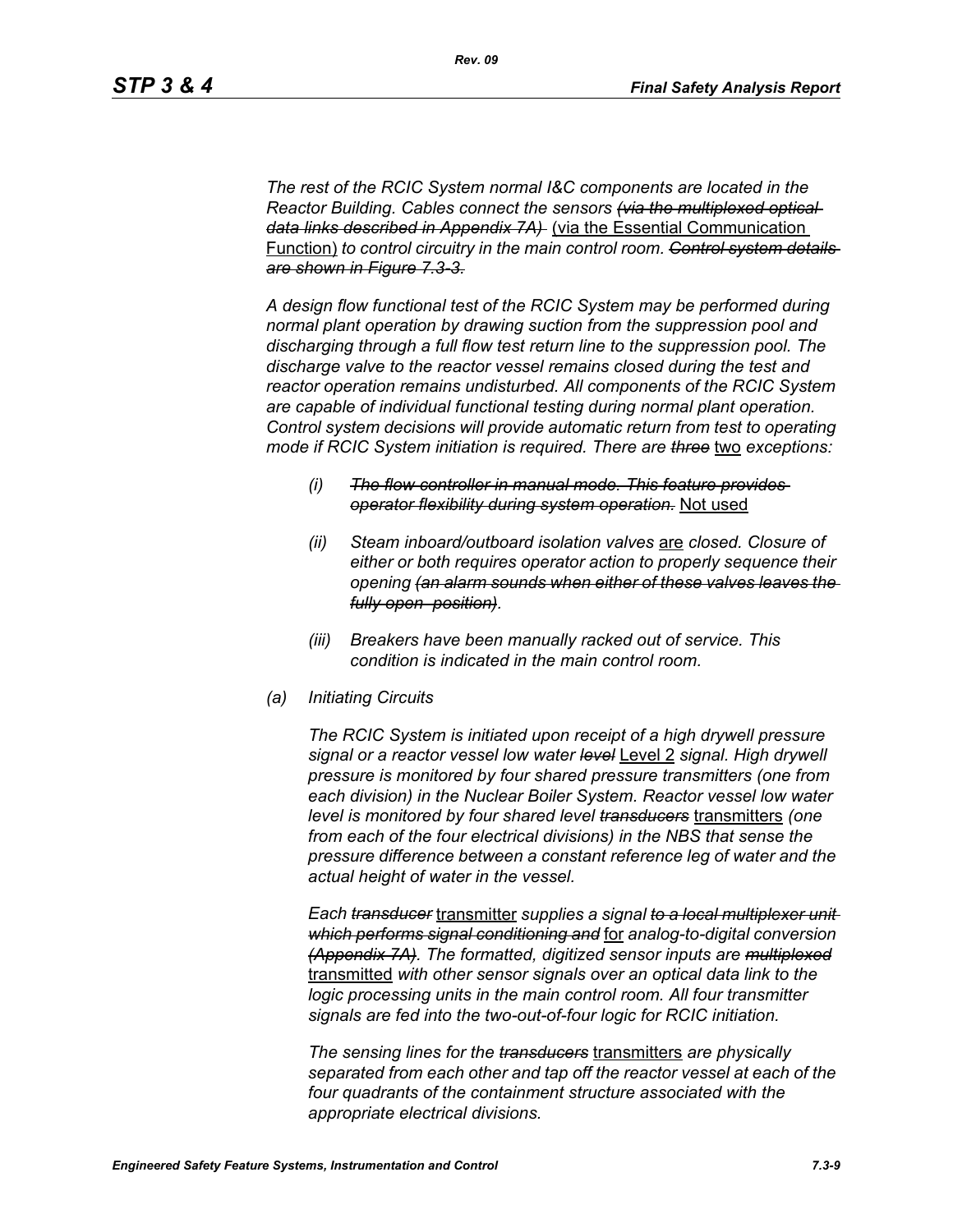*The RCIC System is initiated automatically after receipt of either of the two parameters just described and produces the design flow rate within 30 seconds* in a time interval consistent with Table 6.3-1*. The system then functions to provide design makeup water flow to the reactor vessel until the amount of water delivered to the reactor vessel is adequate to restore vessel level. The RCIC turbine will shut down*  automatically upon receipt of high reactor water level 8 *(two- out-of*four). The controls are arranged to allow manual startup, operation, and *shutdown.*

*The RCIC turbine is functionally controlled as shown in Figure 7.3-3 (RCIC IBD)* by an internal turbine flow controller*. The turbine governor limits the turbine speed and adjusts the turbine steam control valve* inlet *so that design pump discharge flow rate is obtained. The flow signal used for automatic control of the turbine is derived from a differential pressure measurement across a flow element in the RCIC System pump discharge line* within the turbine. All flow controls are internal to the combined turbine pump*.*

*The turbine is automatically shut down by tripping the turbine and closing the throttle valve if any of the following conditions are detected:*

- *(i) Turbine overspeed*
- *(ii) High turbine exhaust pressure*
- *(iii) RCIC auto-isolation signal*
- *(iv) Low pump suction pressure*
- *(v) Reactor vessel high water level (Level 8)*
- *(vi) Manual trip actuated* activated *by the operator (provided autoinitiating signal is not present)*

*Turbine overspeed indicates a malfunction of the turbine control mechanism. High turbine exhaust pressure indicates a* an *condition that threatens the physical integrity of* obstruction in *the exhaust line. Low pump suction pressure warns that cavitation and lack of cooling can cause damage to the pump which could place it out of service. A turbine trip* RCIC shutdown *is initiated for these conditions so that if the causes of the abnormal conditions can be found and corrected, the system can be quickly restored to service. Turbine overspeed is* first *detected by a standard turbine* an electrical overspeed sensor, and secondly by a throw-out pin *overspeed mechanical device. Four pressure sensors are used to detect high* High *turbine exhaust pressure; any one sensor can initiate turbine shutdown. One* Two *pressure sensor is* sensors can be *used to detect low RCIC System pump suction pressure (only one of*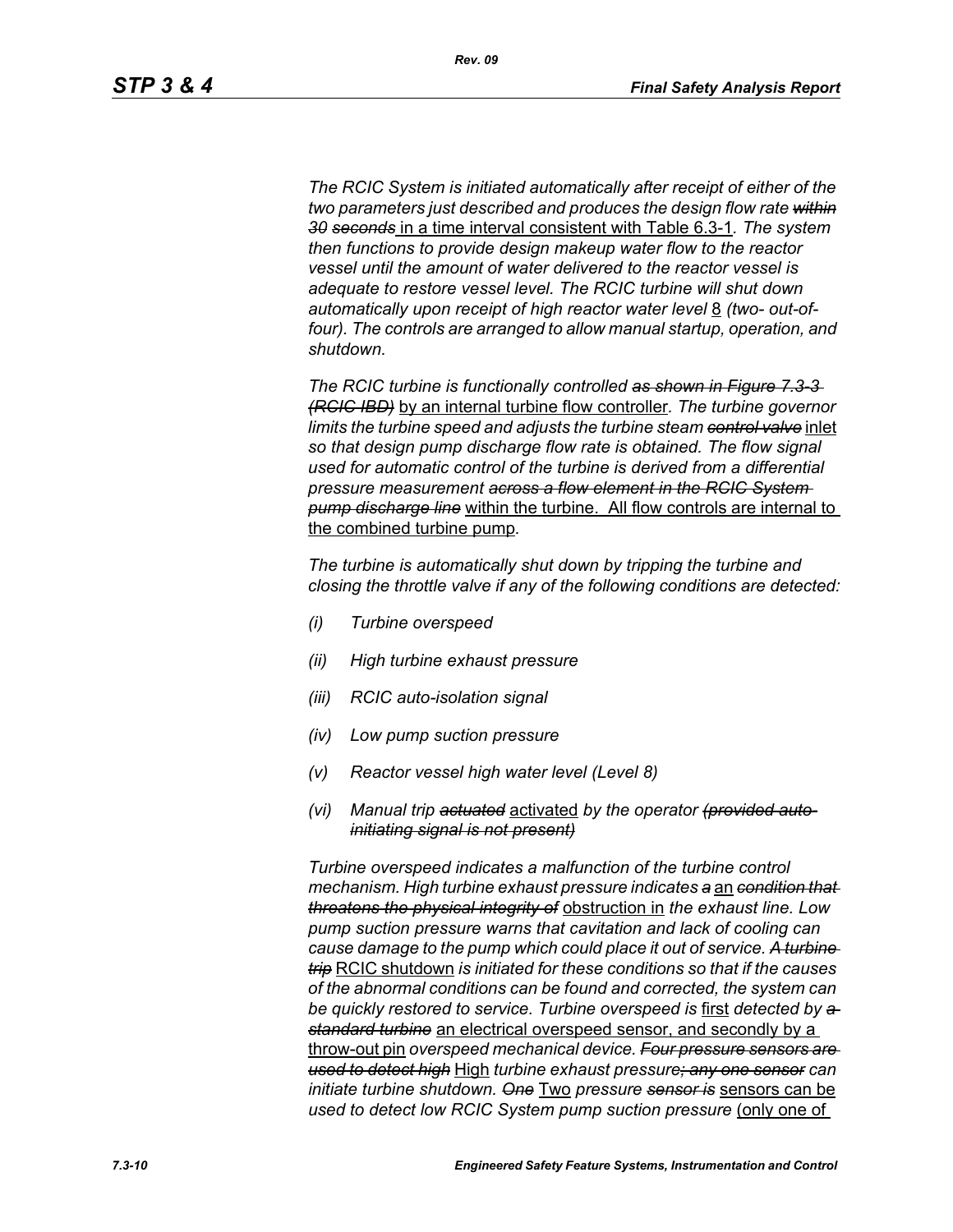these need to function since the logic is structured such that one can be in calibration at any time).

*Rev. 09*

RCIC is automatically isolated on detection of high steam flow or high temperature in the RCIC room. Either of these is an indication of a steam line leak or break.

*High water level in the reactor vessel indicates that the RCIC System has performed satisfactorily in providing makeup water to the reactor vessel.* F*urther* A further *increase in level could result in* steam line *RCIC System turbine damage caused by gross carryover of moisture. The reactor vessel high water level* 8 *setting which trips* stops *the turbine is* below the bottom of the Main Steam Line (MSL) *near the top of the steam separators and is selected to prevent gross moisture carryover to the turbine* overflow into the MSLs*. Four shared level transmitters from the Nuclear Boiler System which sense differential pressure are arranged in two-out-of-four logic to initiate a turbine shutdown. However, should a subsequent low level signal recur, the RCIC System will automatically restart. See Chapter 6 (activated devices) for discussion of auto isolation logic.*

*(b) Logic and Sequencing*

*The scheme used for initiating the RCIC System is shown in Figure 7.3- 3 (RCIC IBD).* RCIC initially starts on the sensing of either a low water level (Level 2) signal or a high drywell pressure signal. This initiates a sequence of valve openings and a RCIC turbine ramp rate which results in rated flow to the reactor vessel in a time interval consistent with Table 6.3-1.

About 5 seconds after the initiation signal is received, the RCIC steam admission valve opens. The RCIC turbine controller controls the flow ramp rate to rated flow to the reactor vessel.

*(c) Bypasses and Interlocks*

*To prevent the turbine/pump from being damaged by overheating at reduced RCIC pump discharge flow, a pump minimum flow bypass is provided to route the water discharged from the pump back to the suppression pool.*

*The minimum flow bypass is controlled by an automatic DC motoroperated valve. The control scheme is shown in Figure 7.3-3 (RCIC IBD). The valve is automatically closed at high flow or when either the steam* admission *supply* valve *or turbine trip valvs* valves *are closed. Low flow, combined with high pump discharge pressure, opens the valve.*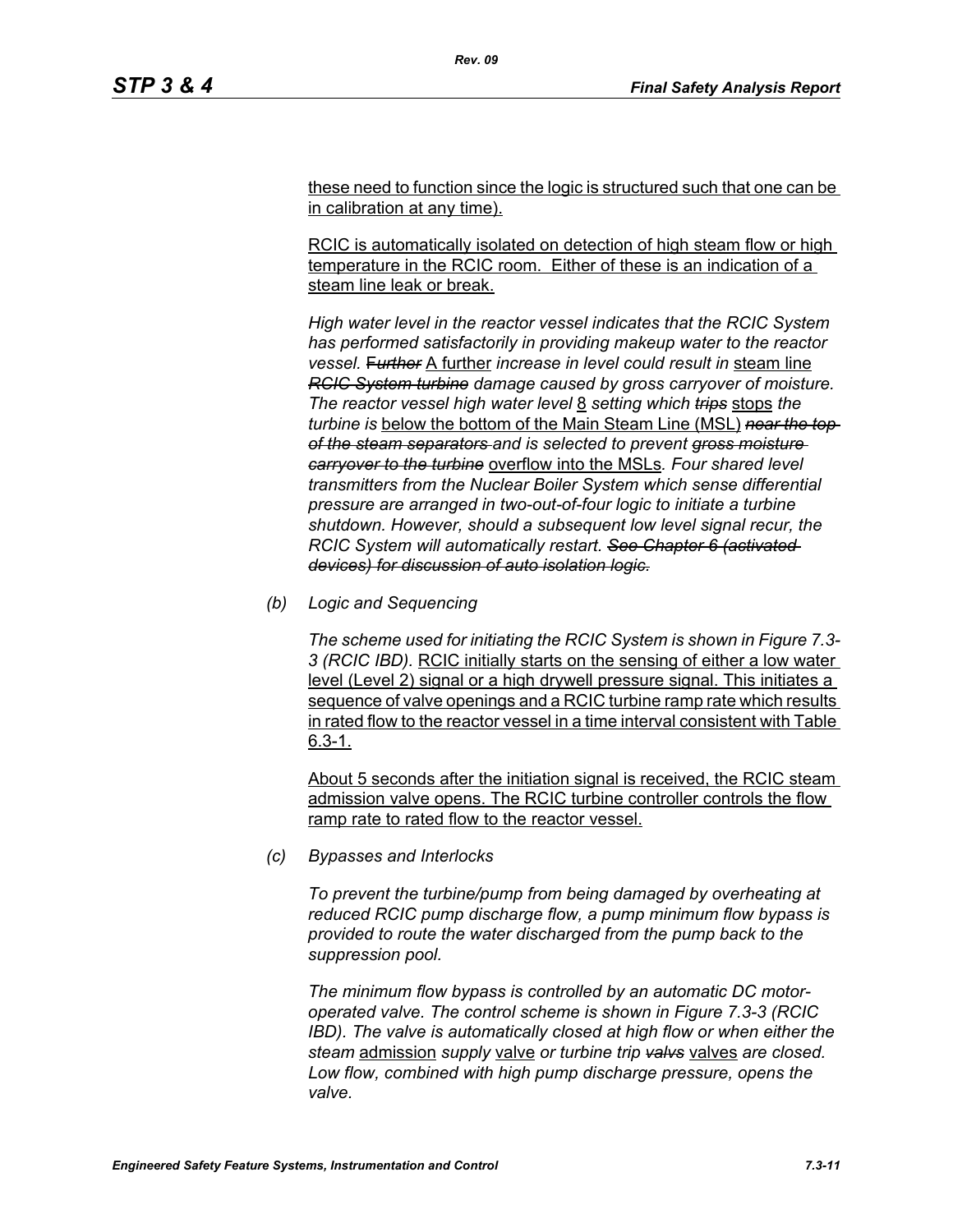*To prevent the RCIC steam supply pipeline from filling up with water and cooling excessively, a condensate drain pot, steamline drain, and appropriate valves are provided in a drain pipeline arrangement just upstream of the turbine supply valve. The controls position valves so that,* during During *normal operation, steamline drainage is routed to the main condenser.The water level in the steamline drain condensate pot is controlled by a* steam trap. If above normal condenstation occurs, as is typical during initial steam line warm up a *level switch and a direct acting solenoid valve which energizes to allow condensate to flow out of the drain pot*, bypassing the normal steam trap. This condition is alarmed in the MCR. *Upon receipt of an RCIC initiation signal and subsequent opening of the steam* admission *supply* valve*, the* this *drainage path is shut off by redundant valves.*

*To prevent the turbine exhaust line from filling with water, a condensate drain pot is provided* to route the turbine exhaust line to a drain tank*. The water in the turbine exhaust line condensate drain pot is routed to the clean radwaste system. RCIC initiation and subsequent opening of the steam* admission *supply valve causes the condensate* exhaust *drainage line to be shut off by redundant valves.*

*During test*Full Flow Test Mode *operation, the RCIC pump discharge is routed to the suppression pool. Two DC motor-operated valves are installed in the pump discharge to the suppression pool pipeline. The piping arrangement is shown in Figure 5.4-8 (RCIC P&ID). Upon receipt of an RCIC initiation signal* while in the Full Flow Test Mode*, the* RCIC pump discharge *valves* and CST suction valve *close* and the suction remains aligned to the suppression pool during this transition to the Vessel Makeup Mode. The RCIC pump suction may be remotely realigned to the CST, *as shown in Figure 7.3-3 (RCIC IBD). The pump suction from the condensate storage pool is automatically closed or interlocked closed if the suppression pool suction valve is fully open. Various indications pertinent to the operation and condition of the RCIC System are available to the main control room operator. Figure 7.3-3 (RCIC IBD) shows the various indications provided.*

*(d) Redundancy and Diversity*

*On a network basis, the HPCF System is redundant and diverse to the RCIC System for the ECCS and safe shutdown function. Therefore, the RCIC System, as a system by itself, is not required to be redundant or diverse, although the instrument channels are redundant for operational availability purposes.*

*The RCIC System is actuated by high drywell pressure or by reactor low water level* (Level 2)*. Four NBS sensors monitor each parameter and combine in two sets of two-out-of-four logic signals in the safety system logic and control (SSLC)* ESF Logic and Control System (ELCS)*. A*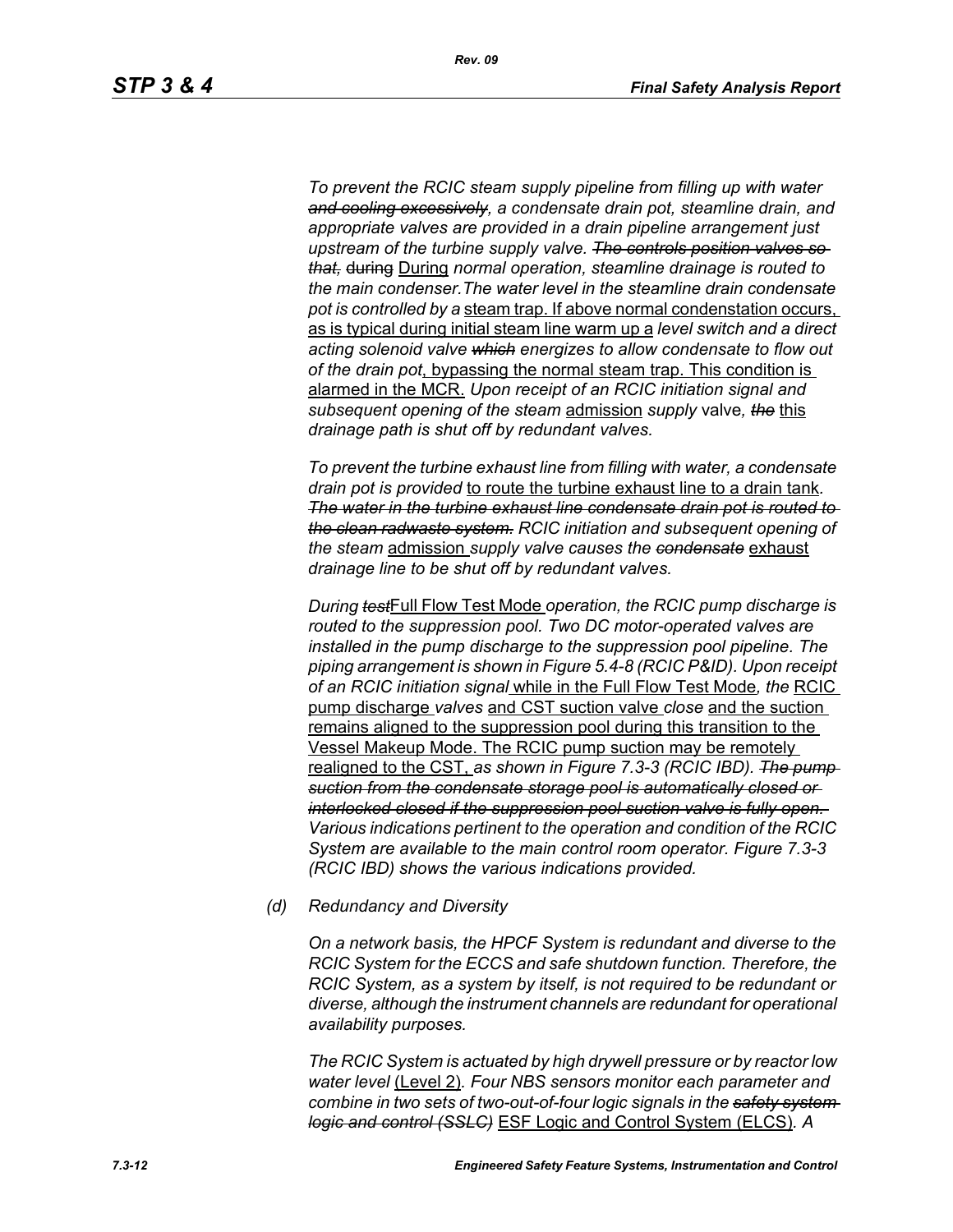*permissive signal from either set initiates the RCIC System. The sensor outputs themselves are shared by other systems in common with each division (see NBS P&ID Figure 5.1-3).*

*(e) Actuated Devices*

*All automatic valves in the RCIC System are equipped with remote manual test capability so that the entire system can be operated from the control room. Motor-operated valves are equipped with limit and torque switches. Limit switches turn off the motors when movement is complete. In the closing direction, torque switches turn the motor off when the valve has properly seated. Thermal overload devices are used to trip motor-operated valves during testing only. (for more information on valve testing, see Subsection 3.9.3.2) All motoroperated and air- operated valves provide control room indication of valve position. The system* RCIC *is capable of initiation independent of AC power.*

*To assure that the RCIC System can be brought to design flow rate within 30 seconds* in an time interval consistent with Table 6.3-1 *from receipt of the initiation signal, the following maximum operating times for essential RCIC valves are provided by the valve operation mechanisms:*

- *RCIC turbine steam* admission *supply valve: 15 s*
- *RCIC pump discharge valves: 15 s*
- *RCIC pump minimum flow bypass valve: 15*5 *s*

*The operating time is the time required for the valve to travel from the fully-closed to the fully-open position or vice versa. A normally closed steam* admission *supply valve is located in the turbine steam supply pipeline just upstream of the turbine stop valve. The control scheme for this valve is shown in Figure 7.3-3 (RCIC IBD). Upon receipt of an RCIC initiation signal this valve opens and remains open until closed by a high water level signal, or by operator action from the main control room.*

*Two normally open isolation valves, one inboard and one outboard, are provided in the steam supply line to the turbine. The* These *valves automatically close upon receipt of an RCIC isolation signal. The inboard isolation valve has a bypass line with an automatic remotely controlled valve in it. The bypass line is used to equalize and preheat the steamline* to the RCIC steam admission supply valve*.*

*The instrumentation* signals *for isolation* are provided by the Leak Detection and Isolation System (LDS) and *consists of the following:*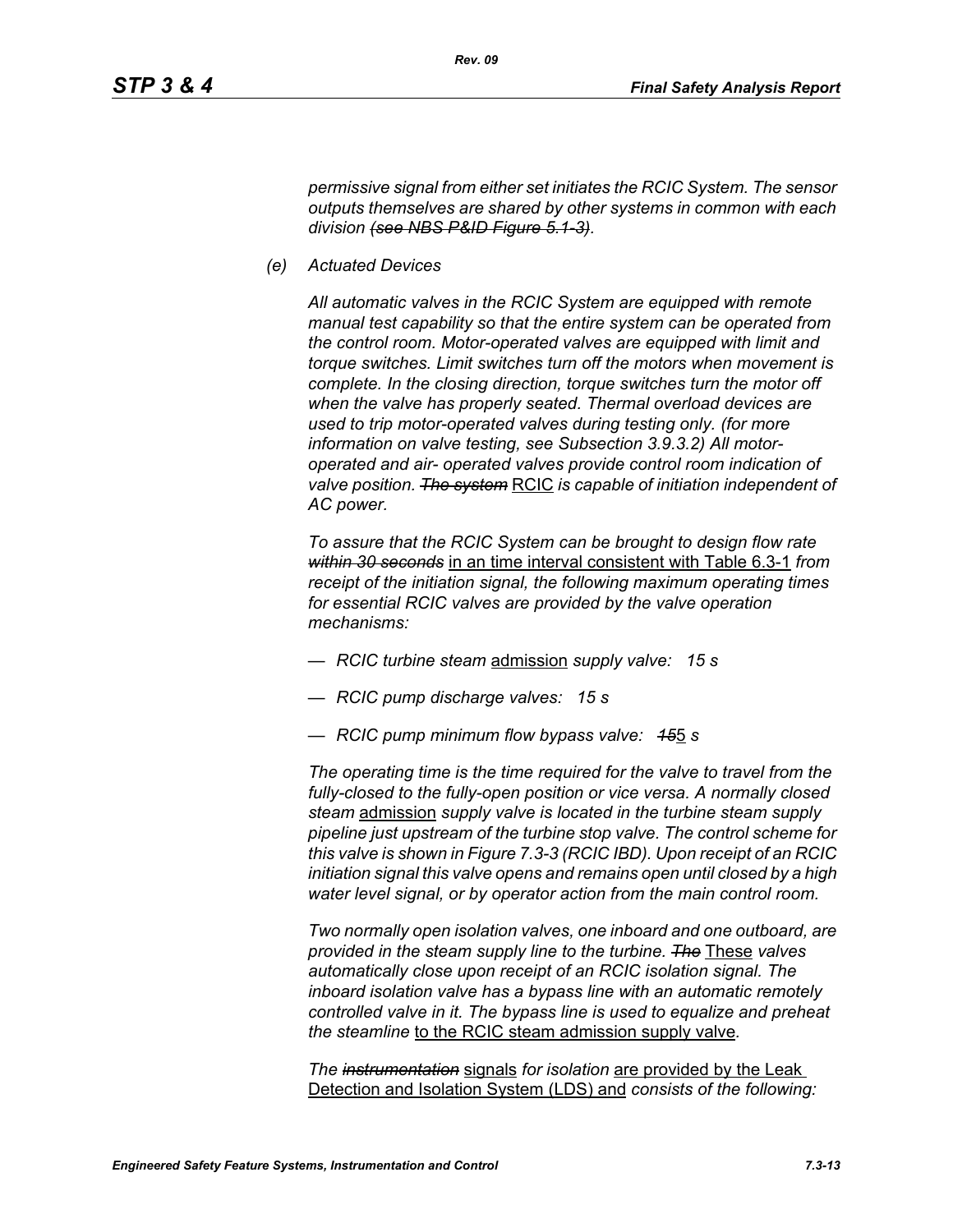- *— Outboard RCIC turbine isolation valve:*
- *(i) Ambient temperature sensors—RCIC equipment area B high temperature.*
- *(ii) Main steamline pipe tunnel ambient temperature A or B high.* Not used*.*
- *(iii) RCIC flow instrument line B break or high flow.*
- *(iv) Two pressure transmitters and trip logic—RCIC turbine exhaust diaphragm (B and F) high pressure. Both trip logic channels must activate to isolate.*
- *(v) Pressure transmitter and trip logic RCIC steam supply pressure low.*
- *(vi) RCIC manual isolation Channel B.*
- *— Inboard RCIC turbine isolation valve:*

*Except for the suffix notations of A and E replacing B and F, a similar set of instrumentation causes the inboard valve to isolate.* The same set of two-out-of four logic causes the inboard valve to isolate, except manual isolation is a separate control in Division I.

*Two pump suction valves are provided in the RCIC System. One valve lines up pump suction from the condensate storage pool* tank*, the other one from the suppression pool. The condensate storage pool* tank *is the preferred source. The control arrangement is shown in Figure 7.3-3 (RCIC IBD). Upon receipt of an RCIC initiation signal, the normally open condensate storage pool* tank *suction valve automatically opens if closed. Condensate storage pool* tank *low water level or suppression pool high water level automatically opens the suppression pool suction valve. Full opening of this valve automatically closes the condensate storage pool* tank *suction valve.*

*One RCIC pump discharge valve and one* two *check valve* valves *are provided in the pump discharge pipeline. The control scheme for the discharge valve is shown in Figure 7.3-3 (RCIC IBD). This* discharge *valve is arranged to open upon receipt of the RCIC initiation signal and closes automatically upon closure of the turbine trip and throttle* stop *valve or* the RCIC *steam* admission *supply valve.*

*The auxiliary systems that support the RCIC System are the nonsafety- related Gland Subsystem (which prevents turbine steam leakage) and the Lube Oil Cooling Water Subsystem. An RCIC initiation signal activates the vacuum pump of the barometric condenser and opens the cooling water supply valve, thereby initiating the gland seal*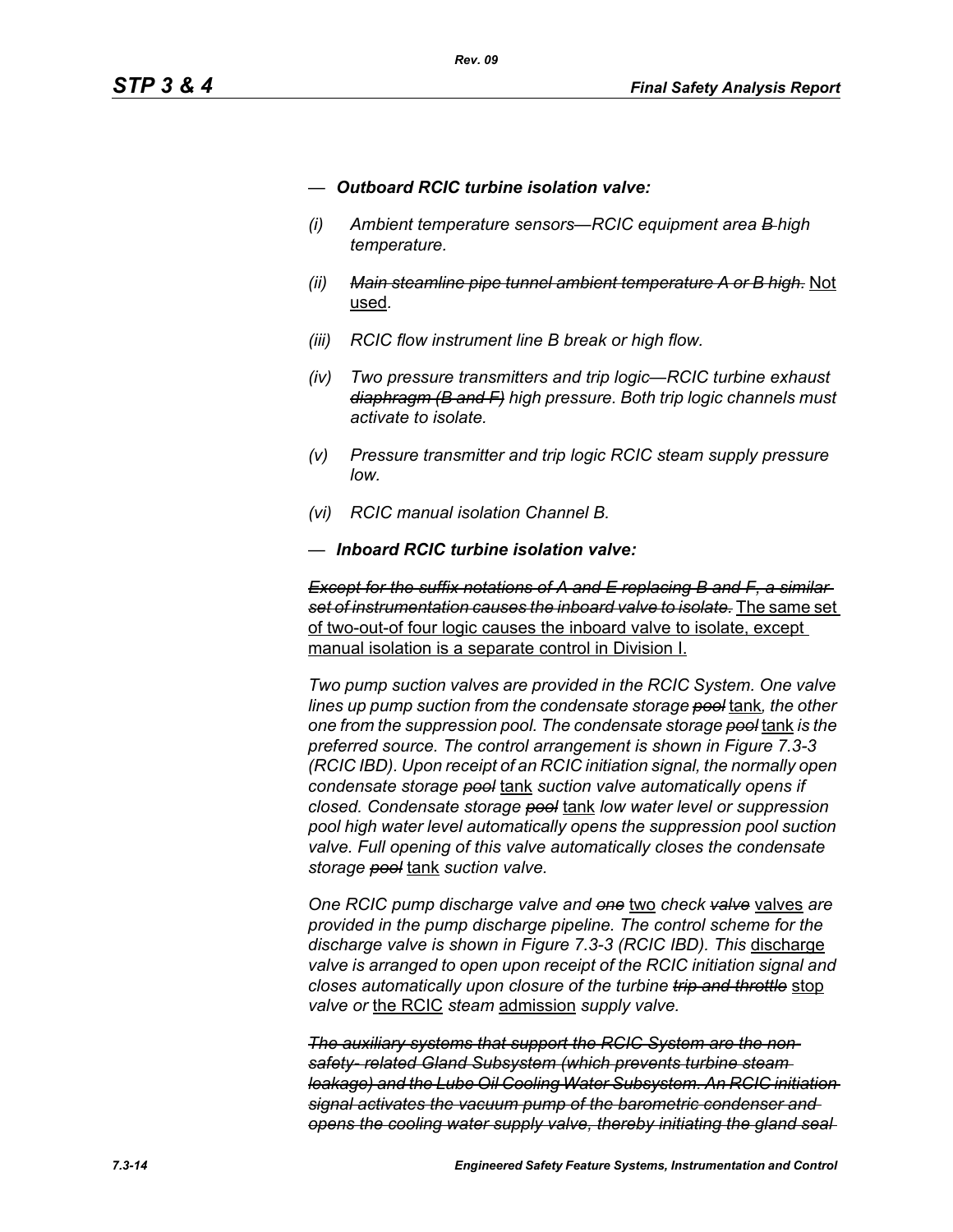*and lube oil cooling functions. These systems remain on until manually turned off. However, the cooling water supply valve will close automatically on receiving a two-out-of-four high reactor water level signal.*

*(g) Testability*

*Verification of sensor signals is accomplished by cross comparison between the redundant channels. Each* sensor signal *is monitored on the SSLC* ELCS and Main Control Room (MCR) *displays. Additional testing of the initiation sensors which are located outside the drywell may be accomplished by valving out each sensor and applying a test pressure source. This verifies the calibration range in addition to the operability of the sensor. The logic is* manually verified in accordance with Technical Specification Requirements *tested every 10 minutes by automatic self-test circuits. The automatic self-test system (the sixth test)* SSLC testing as *discussed in Subsection 7.1.2.1.6 is also applicable here for the RCIC System. With a division-of-sensors bypass in place, calibrated, variable ramp signals are injected in place of the sensor signals and monitored at the SSLC control room panels for linearity, accuracy, fault response, and downscale and upscale trip response.*

*(6) Operational Considerations*

*Normal core cooling is required in the event that the reactor becomes isolated from the main condenser during normal operation by a closure of the main steamline isolation valves. Cooling is necessary due to the core fission product decay heat. Steam pressure is relieved through the SRVs to the suppression pool.* Under these conditions, *The RCIC System maintains reactor water level by providing the makeup water. Initiation and control are automatic.*

*The following indications are available in the main control room for operator information:*

#### *Indication*

*RCIC steamline supply pressure*

*RCIC valve (test bypass to suppression pool) position*

*RCIC pump discharge pressure*

*RCIC pump discharge flow*

*RCIC pump discharge minimum flow*

*RCIC turbine speed*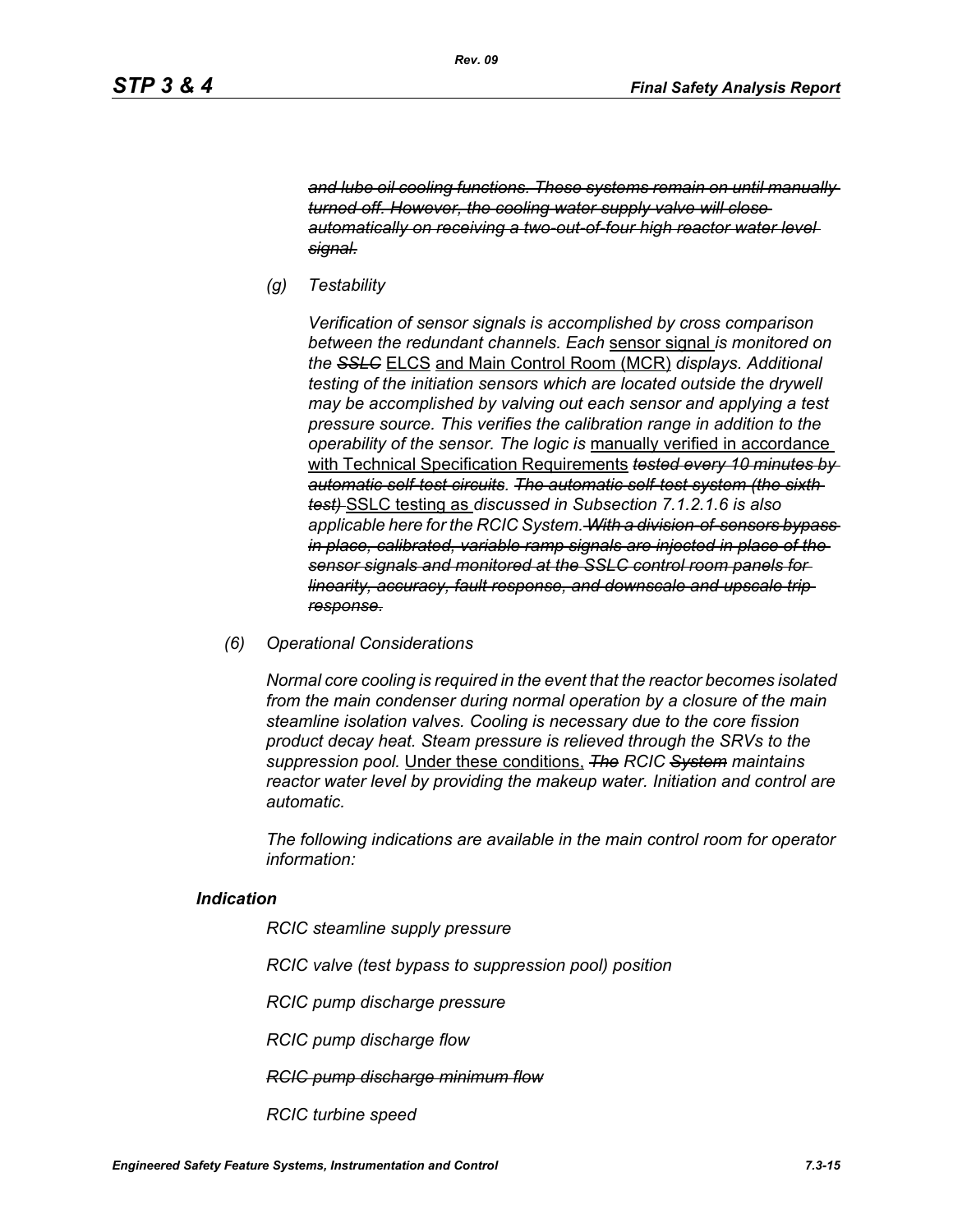*RCIC turbine exhaust line pressure*

*RCIC turbine exhaust diaphragm pressure* 

#### *Indicating Lamps*

*Position of all motor-operated valves*

*Position of all solenoid-operated valves*

*Turbine trip*

*Significant sealed-in circuits*

*Pump status*

*System status (power, test, isolation)*

#### *Annunciators*

*Annunciators are provided as shown in the RCIC system IBD (Figure 7.3-3) and the RCIC System P&ID (Figure 5.4-8).*

*(7) Setpoints*

*The reactor vessel low water Level* 2 *setting for RCIC System initiation is selected high enough above the active fuel to start the RCIC System in time to prevent the need for the use of the low pressure ECCS. The water level setting is far enough below normal levels that spurious RCIC System startups are avoided (see Chapter 16 for actual setpoints and margin).* Chapter 16 describes the methods for calculating the setpoints and margins.

#### **7.3.1.1.1.4 RHR/Low Pressure Flooder (LPFL) Instrumentation and Controls**

STD DEP T1 3.4-1

- STD DEP 7.3-1
- STD DEP 7.3-5
- STD DEP 7.3-9
- STD DEP 7.3-10

#### STD DEP Admin

*(3) Equipment Design*

*Motive power for the RHR System pumps is supplied from AC buses that can receive standby AC power. The three pumps are powered from Division I, II, and III ESF buses, which also provide power to the RCIC (Division I) and HPCF (Divisions II and III) Systems. Motive power for the automatic valves*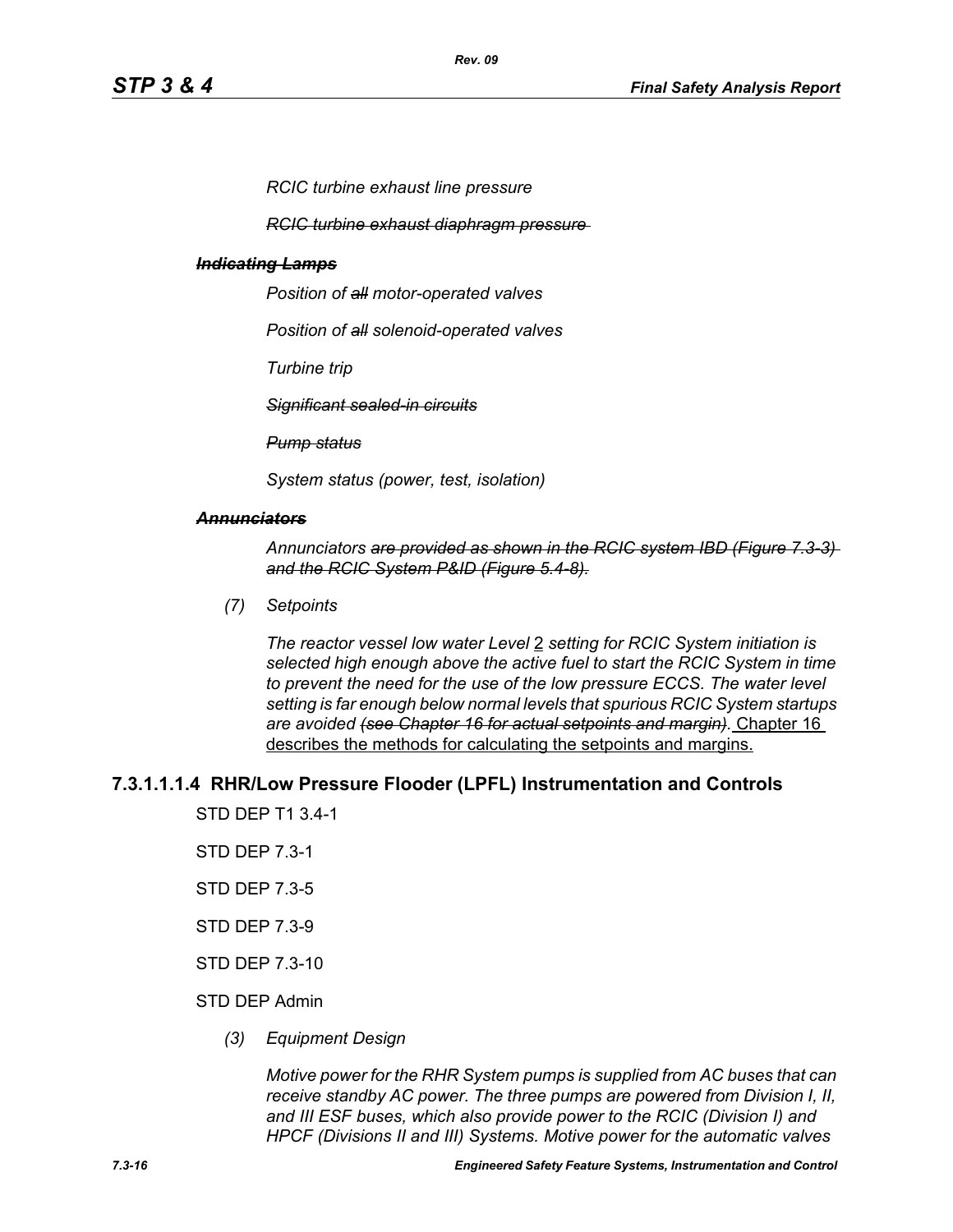*comes from the bus that powers the pumps for that division, except for the special case involving isolation valves. Control power for the LPFL Subsystem components comes from the divisional Class 1E AC buses. Logic power is from the SSLC* ELCS *power supply for the division involved. Trip channels for the LPFL Subsystem are shown in Figure 7.3-4.*

*(a) Initiating Circuits*

*The LPFL Subsystem is initiated automatically on receipt of a high drywell pressure or low reactor water level signal (Level 1), and a low reactor pressure permissive to open the injection valve. The LPFL may also be initiated manually.*

*Reactor vessel low water level (Level 1) is monitored by eight* four *level transmitters from the Nuclear Boiler System (NBS) which are mounted on instrument racks in the drywell. These transmitters sense the difference between the pressure due to a constant reference leg of water and the pressure due to the actual height of water in the vessel. The multi-* four *division* divisions of *transmitters are shared with other systems within the respective divisions. Four transmitters provide signals (one from each division) to RHR Divisions I and III. The other four transmitters provide similar signals to RHR Division II.*

*Drywell pressure is monitored by four pressure transmitters from the NBS which are mounted on instrument racks in the containment. These transmitters are also shared with other system channels within the respective divisions. The sensors provide inputs to local multiplexer units* RDLCs *which perform signal conditioning and analog-to-digital conversion (Appendix 7A). The formatted, digitized sensor inputs are multiplexed* transmitted *with other sensor signals over an optical data link to the logic processing units in the main control room. The four signals from each parameter are combined, through appropriate optical isolators, in two-out-of-four logic for each division of the RHR/LPFL System. This assures that no single failure event can prevent initiation of the RHR/LPFL Systems. The initiation logic for the RHR System (including LPFL) is shown in Figure 7.3-4.*

*The LOCA signals* (high drywell pressure and below reactor vessel water Level 1) *which trigger the initiation logic also initiate starting of the respective division diesel generator.*

*The LPFL injection valve actuation logic requires a reactor low pressure permissive signal for automatic actuation on reactor low water* below *(Level 1) or high drywell pressure. The reactor pressure logic is a twoout-of-four network of shared sensor channels from the NBS and is similar in arrangement to the initiation logic just described.*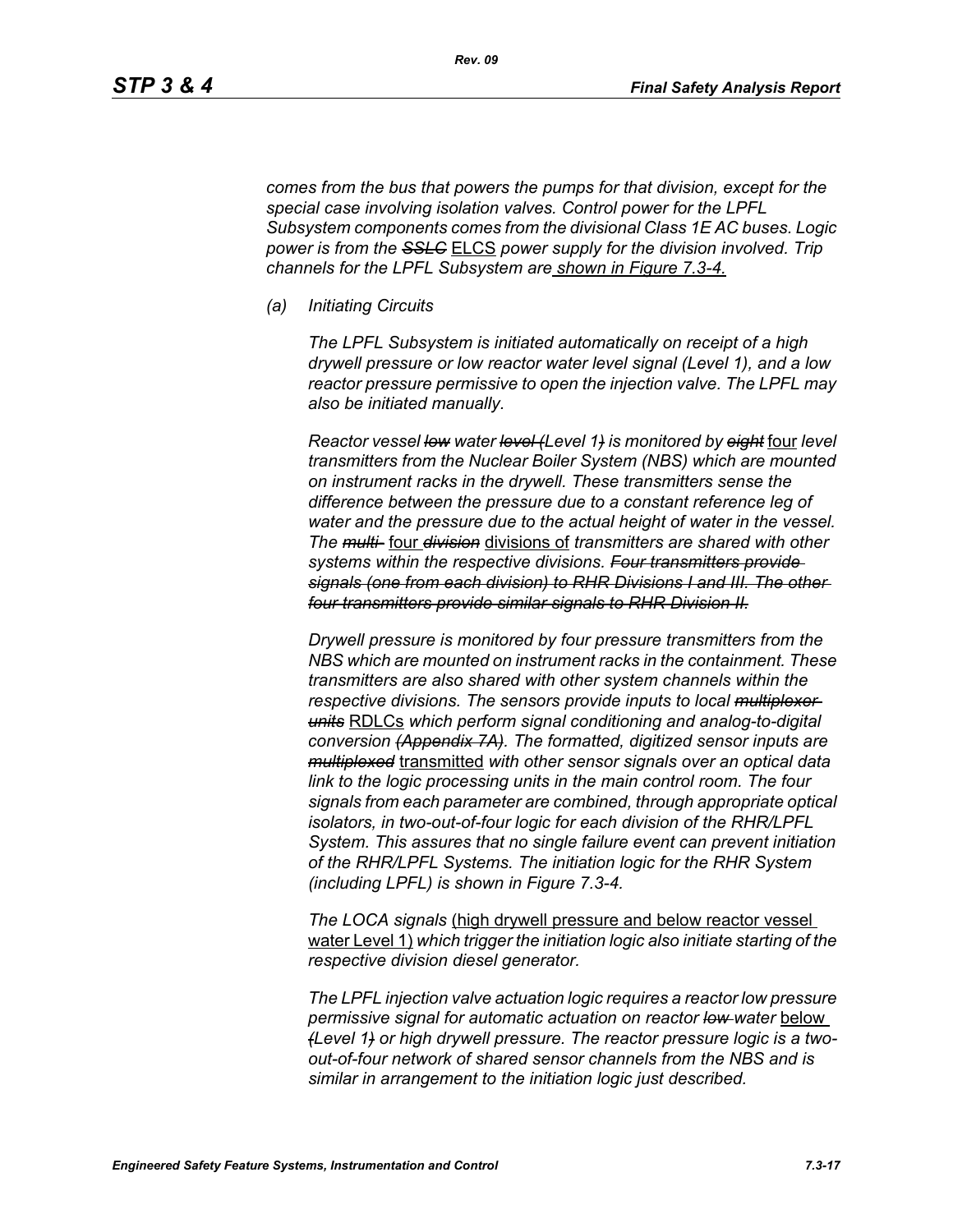*Manual opening of the injection valve also requires the two-out-of-four reactor low pressure permissive.*

*(b) Logic and Sequencing*

*The transmitters which provide the initiation signals are from the NBS and are shared by other I&C system channels in common with each of the four divisions. This facilitates full two-out-of-four initiation logic for all LOCA parameters while utilizing efficient instrumentation. Optical isolators are used to provide proper separation of the electrical divisions. The four drywell pressure sensors supply isolated signals to the separate two-out-of-four logic of all three divisions of the RHR System. Similarly, four water level sensors supply signals to RHR Divisions I and III. However, four different sensors supply the water level signals to RHR Division II. After an initiation signal is received by the LPFL control circuitry, the signal is sealed-in until manually reset. The logic is shown in Figure 7.3-4.*

*(d) (LPFL) Redundancy and Diversity*

The LPFL Subsystem is actuated by reactor vessel low water below *level (Level 1) and/or drywell high pressure. Either or both of these diverse conditions may result from a design basis LOCA and lesser LOCAs.*

*(e) (LPFL) Actuated Devices*

*The functional control arrangement for the RHR/LPFL System pumps is shown in Figure 7.3-4. All three pumps start after a 10 second time delay,* consistent with Table 6.3-1, *provided normal or emergency power is available from their divisional sources. However, the diesel*  load sequence circuitry controls the demand placed on the onsite *standby sources of power (Section 8.3). The delay times for the pumps to start when normal AC power is not available include approximately 3 seconds for the start signal to develop after the actual reactor vessel low water* below *level* 1 *or drywell high pressure occurs, 10 seconds* a time delay consistent with Table 6.3-1 *for the standby power to become available, and a sequencing delay to reduce demand on standby power. The LPFL Subsystem is designed to provide flow into the reactor vessel within 36 seconds* the time allowed by Table 6.3-1 *of the receipt of the accident signals and the low reactor pressure permissive.*

*The RHR System pump suction valves* valve *from the suppression pool are* is *normally open.* Shutdown cooling isolation valves must be closed to permit suction from the Suppression Pool. *To reposition the valves, a keylock switch must be turned in the control room. On receipt of an LPFL initiation signal, the reactor Shutdown Cooling System (SCS) valves and the RHR test line valves are signaled to close (although they are normally closed) to ensure that the RHR System pump discharge is*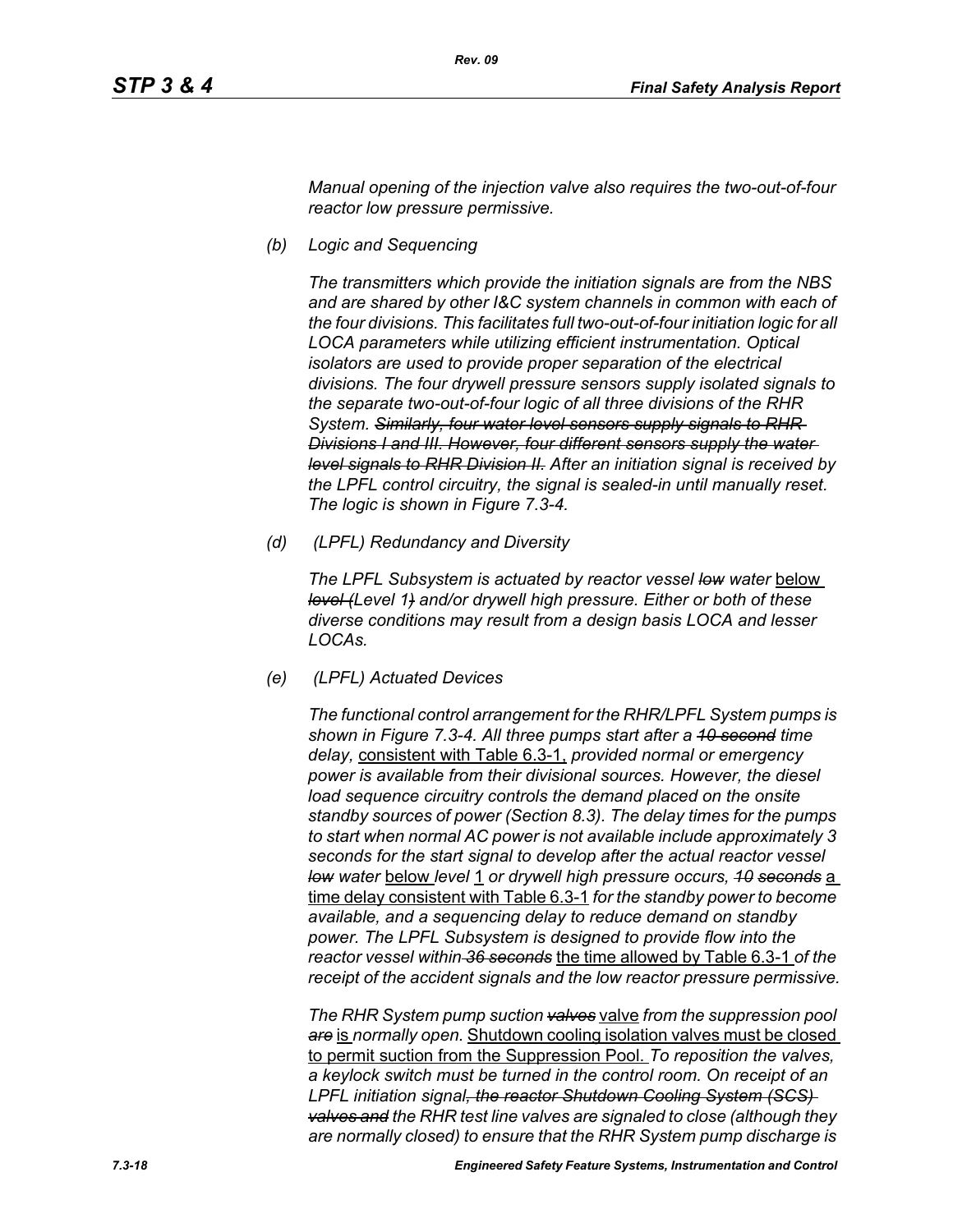*correctly routed. Included in this set of valves are the valves that, if not closed, would permit the main system pumps to take suction from the reactor vessel itself (a lineup used during normal SCS operation).*

*(g) Testability*

*The LPFL I&C equipment is capable of being tested during normal operation. Cross-channel comparison verifies analog transmitter outputs. Drywell pressure and low water level initiation transmitters can be individually valved out of service and subjected to a test pressure. This verifies the calibration range in addition to the operability of the transmitters. The instrument channel trip setpoint is verified by* viewing the displays for each instrument *automatic self-test functions in the SSLC which simulate programmed trip setpoints and monitor the response. The logic is also automatically tested by the self-test system*  as *described in Subsection 7.1.2.1.6. Other control equipment is functionally tested during normal testing of each loop. Indications in the form of panel lamps and annunciators are provided in the control room.*

*(i) Operational Considerations*

*The pumps, valves, piping, etc., used for the LPFL are used for other operating modes of the RHR System. Initiation of the LPFL mode is automatic and no operator action is required for at least 30 minutes. The operator may control the RHR pumps and injection valves manually after LPFL initiation to use RHR capabilities in other modes if the core is being cooled by other emergency core cooling systems.* Other RHR modes may be activated by Mode switches in the MCR. For example to enter the Containment Spray mode, this switch is first "Armed" and then the "Initiate" Push button is pressed. This assures that this is an intentional action by the operator. Also to transfer to these and other RHR Modes, mode specific permissives must be met. This reduces or eliminates the possibility of operator error.

*(j) Parts of System Not Required for Safety*

*The non-safety-related portions of the LPFL Subsystem include the annunciators and the computer*PCF*. Other instrumentation considered non-safety-related are those indicators which are provided for operator information, but are not essential to correct operator action.*

# **7.3.1.1.2 Leak Detection and Isolation System (LDS)—Instrumentation and Controls**

STD DEP T1 2.3-1

STD DEP T1 2.4-2

STD DFP T1 2 4-3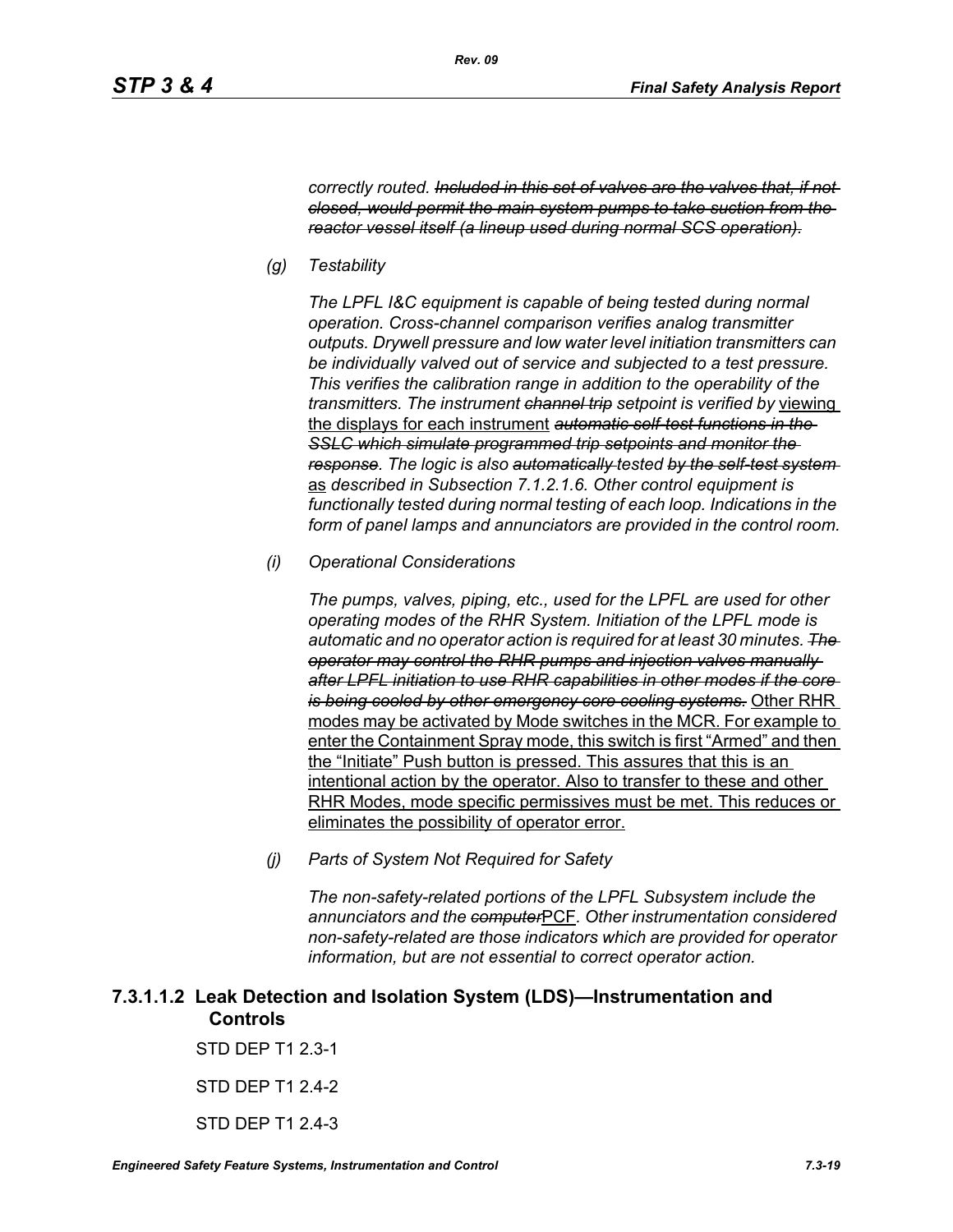STD DEP T1 3.4-1

STD DEP 7.3-11

STD DEP 7.3-12

STD DEP Admin

*(1) System Identification*

*The instrumentation and control for the Leak Detection and Isolation System (LDS) consists of temperature, pressure, radiation and flow sensors with associated instrumentation and logic used to detect, indicate, and alarm leakage from the reactor primary pressure boundary. In certain cases, the* LDS *also initiate*s *closure of isolation valves to shut off leakage external to the containment.*

The MSIV function of LDS is implemented as part of the Reactor Trip and Isolation System (RTIS). All other LDS functions are implemented as part of ELCS.

*(2) Supporting System (Power Sources)*

*All LDS logic power is supplied by the respective divisional SSLC* ELCS *logic power supplies. See Section 8.3 for a description of the SSLC* ELCS *logic power supplies.*

*The power for the MSIVs pilot solenoid valve control logic is supplied from all four divisions of the SSLC* RTIS *buses. The MSIVs are spring-loaded, pistonoperated pneumatic valves designed to fail closed on loss of electric power or pressure to the valve operator.*

- *(3) Input Variables and Sensing Methods*
	- *(a) RPV Low Water Level*

*Reactor vessel low water level signals are generated by differential pressure transmitters connected to taps located above and below the water level in the reactor vessel. The transmitters sense the difference between pressure caused by a constant reference leg of water and the pressure caused by the actual water level in the vessel. The SSLC* ELCS *monitors for low water level and provides trip signals in all four divisions at four different low reactor water levels. The signals are shared systems within the same division (i.e., RPS, ECCS) and are defined as follows:*

*(b) Main Steamline Radiation* Not Used

*Main steamline (MSL) radiation is monitored by gamma sensitive radiation monitors in the Process Radiation Monitoring System (Section*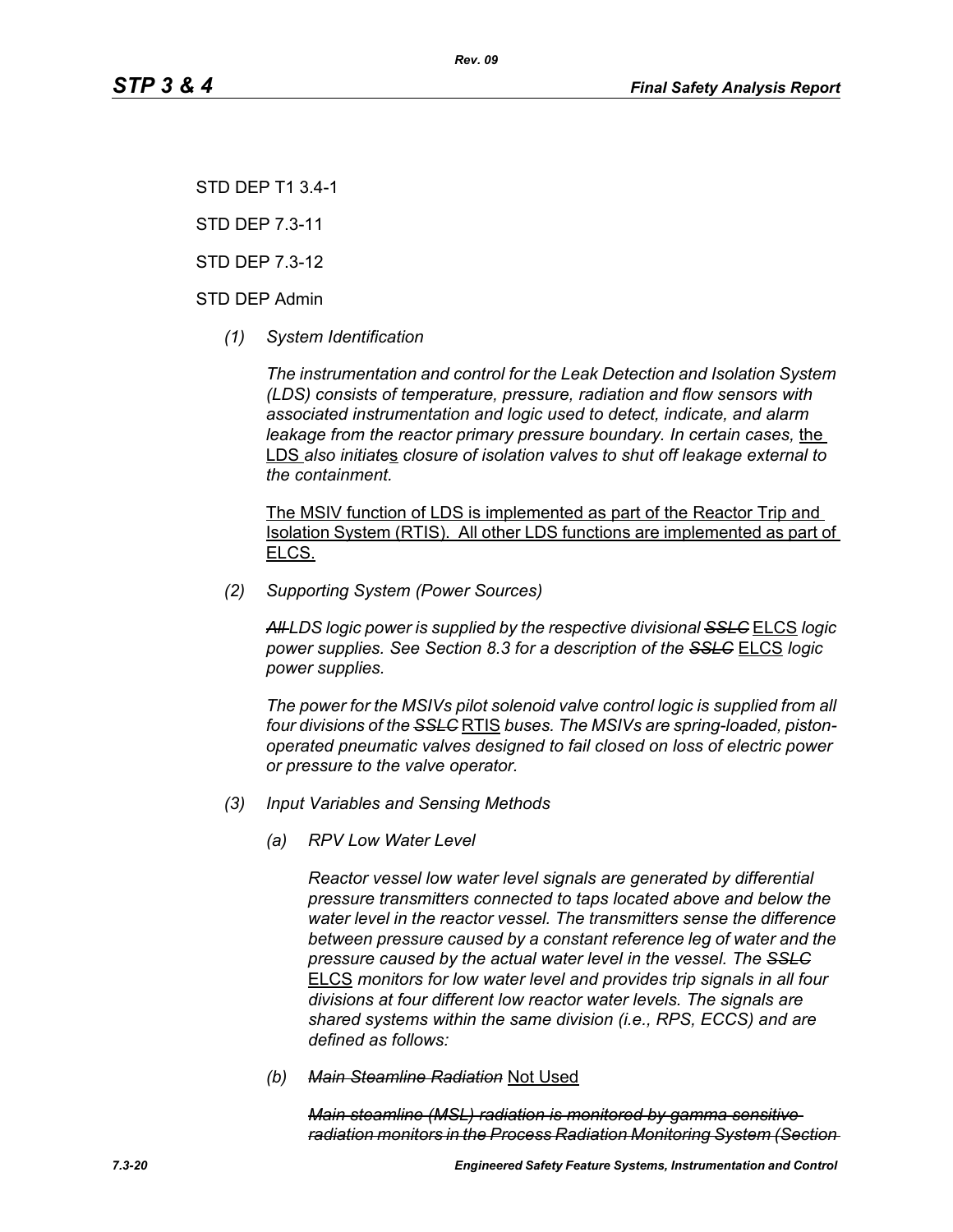*7.6). The objective of the MSL Radiation Monitoring Subsystem is to monitor for the gross release of fission products from the fuel and, upon indication of such release, initiate appropriate action to limit fuel damage and further release of fission products.*

*The process radiation monitor detectors are physically located near the main steamlines just downstream of the outboard MSIVs. The detectors are geometrically arranged to detect significant increases in radiation level with any number of main steamlines in operation.*

*When a significant increase in the main steamline radiation level is detected, trip signals are transmitted to the Reactor Protection System (RPS) to indicate reactor trip and to the LDS to initiate closure of all MSIVs and the steamline drain valves.*

#### *(l) Valve Leakage Monitoring*

*Large remote power-operated valves located in the drywell for the NBS, CUW, RCIC, and RHR Systems are fitted with drain lines from the valve stems. Each drain line is located between two sets of valve stem packing. Leakage through the inner packing is carried to the drywell equipment drain sump. Leakage during hydrotesting may be observed in drain line sight glasses installed in the drain line to the sump. A remote-operated solenoid valve on each line is provided to isolate a leaking line, and may be used during plant operation, in conjunction with the sump instrumentation, to identify the specific process leaking valve.*

#### *(m) Drywell and Secondary Containment Sump Monitoring*

*Each sump monitoring system is equipped with two pumps and control instrumentation. The two drywell drain sumps are each equipped with a sonic level element and a level transmitter for monitoring level changes in the sump. The instrumentation provides indication and alarm of excessive fill rate or pumpout frequency of the sumps. The rate at which the drain sump fills with reference to the frequency of sump pump operation determines the leakage rate. The drain sump instrumentation has a sensitivity of detecting reactor coolant leakage of 3.785 L/min within a 60-minute period. Alarm setpoints* (nominal values) *established at 95* 114 *L/min for* floor and *equipment drain sumps and* (total leakage) *to 19 L/min for floor drain sumps* and 8 L/min for increase floor drain sump flow within the previous 4 hours*. The drywell floor drain sump collects unidentified leakage from such sources as floor drains, valve flanges, closed cooling water for reactor services and condensate from the drywell atmosphere coolers. The drywell equipment drain sump collects identified leakage from known sources.*

*(r) RCIC Turbine Exhaust Line Diaphragm Pressure Monitors*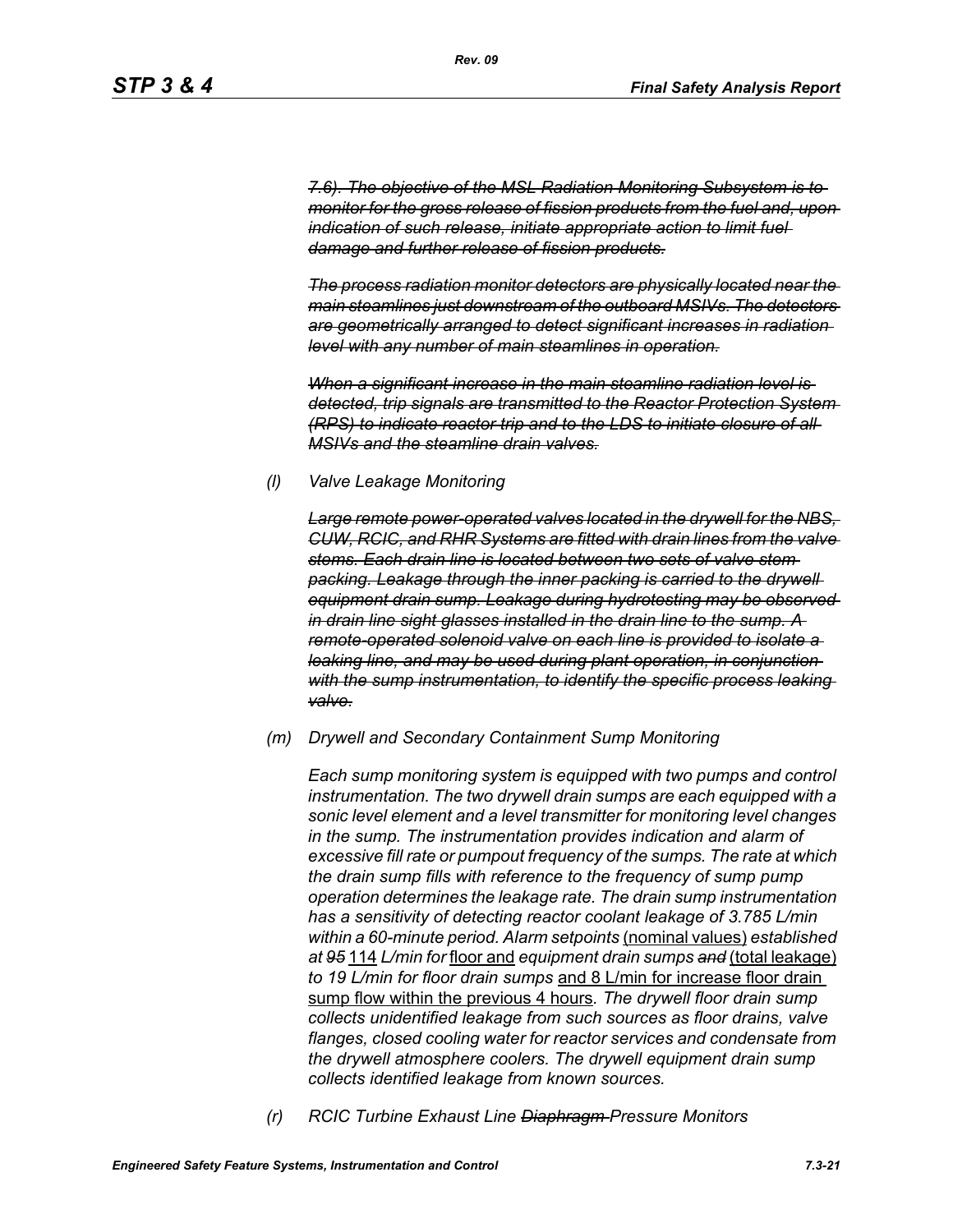*Pressure between the rupture disc diaphragms in the RCIC System turbine exhaust vent line is monitored by four channels of pressure instrumentation (two in Division I and two in Division II). Both logic channels of Division I trip on high turbine exhaust pressure to close the inboard RCIC isolation valves and trip the turbine. Both logic channels of Division II trip to close the outboard RCIC isolation valve and trip the turbine. The instrumentation channel equipment and piping are provided by the RCIC System as an interface to the LDS.*

(w) Feedwater Line Differential Pressure

The LDS monitors the differential pressure to detect a break in the piping. If a confirmatory high drywell pressure signal is also present then a trip of the condensate pumps is initiated.

- *(5) System Sequencing and Logic*
	- *(b) Other Process Line Isolation*

After reactor water below Level 1 or high drywell pressure, LDS provides the*The ATIP System is provided with* an isolation *either low reactor water level or high drywell pressure signal to initiate TIP withdrawal followed by closure of the ball valves and purge line valves.*

- *(7) Redundancy* and Diversity
	- *(a) Main Steamline*

*Redundancy is provided by the instrumentation to monitor each essential variable as follows:*

- *(iii) Four divisional radiation instrument channels monitor for high MSL radiation in the MSL tunnel area.* Not Used
- *(d) Reactor Core Isolation Cooling (RCIC)*
	- *(ii) Four RCIC turbine exhaust diaphragm pressure monitoring channels (two in each of two divisions).*
- *(13) Parts of System Not Required for Safety*

*The non-safety-related portions of the LDS include the circuits that drive annunciators and the computer*PCF*. Other instrumentation considered nonsafety-related are those indicators which are provided for operator information.*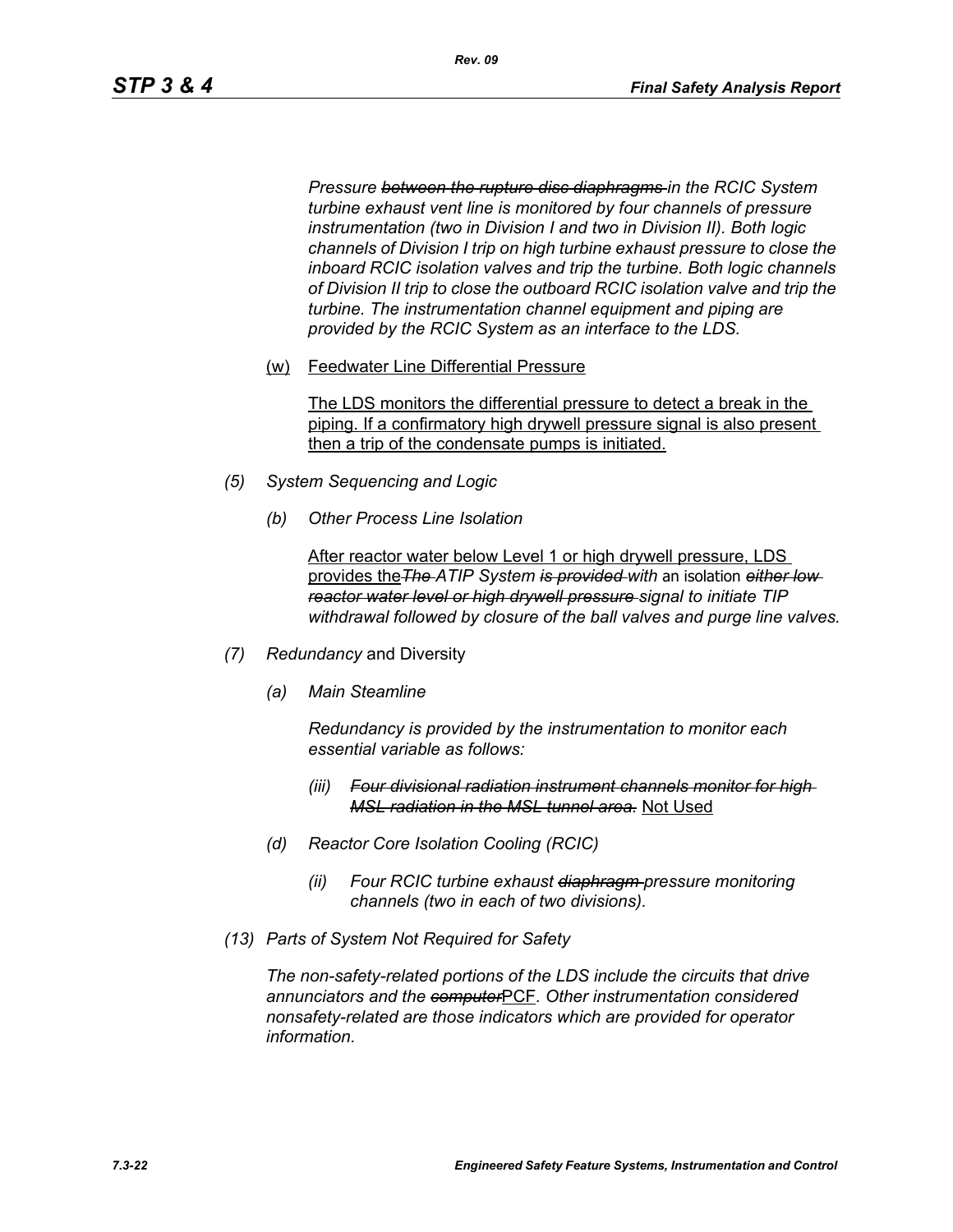# **7.3.1.1.3 RHR/Wetwell and Drywell Spray Cooling Mode—Instrumentation and Controls**

STD DEP T1 3.4-1

STD DEP 7.1-1

STD DEP 7.3-13

#### STD DEP Admin

- *(3) Equipment Design*
	- *(a) Initiating Circuits*

*Drywell Spray B: Drywell pressure is monitored by four shared pressure transmitters mounted in instrument racks in the containment.* 

*Signals from these transmitters are routed to the local multiplexer units* RDLCs *which convert analog to digital signals and send them through fiber optic links for logic processing in the control room. Any two-out-offour signals provide the permissive to* manually *initiate the WDSC.* Drywell Spray Mode.

*Initiation logic for drywell spray B is identical to drywell spray C.*

*Wetwell Spray B: The initiation of wetwell spray* mode *is manual and does not have an interlock* can be initiated provided RPV Water Level is above Level 1*. The operator bases judgment on the instrumentation indication of the condition of the wetwell air space temperature.*

*Operation of wetwell spray B is identical to wetwell spray C.*

*(b) Logic Sequencing*

Wetwell and or Drywell Spray Modes can be entered separately or by initiating the Containment Spray Mode (which activates both). Most commonly this occurs after LPFL initiation

*The operating sequence* once either the Containment Spray Mode, Wetwell Spray Mode, or Drywell Spray Mode is selected*of wetwell and drywell spray following receipt of the* after *LPFL initiating signals* initiation *is as follows:*

- *(i) The RHR pumps are* continue *operating.*
- *(ii) Valves in other RHR modes are automatically repositioned to*  **LPFL injection.** the Wetwell / Drywell Spray Modes.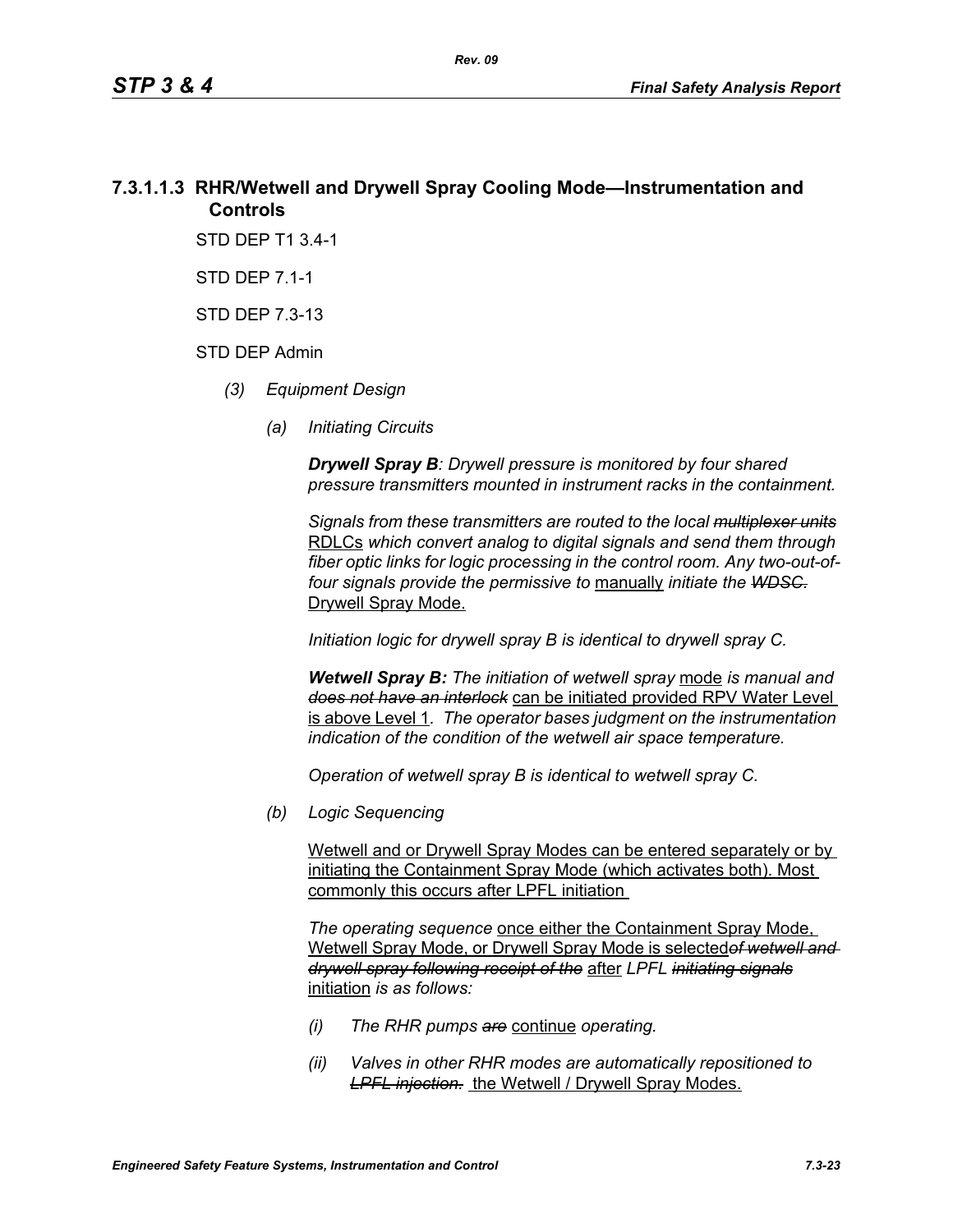- *(iii) The service water emergency pumps are signaled to start* continue running*.*
- *(iv) Service water supply and discharge valves to the RHR heat exchanger are signaled to* remain *open.*
- *(v) The heat exchanger outlet valve opens and the heat exchanger bypass valve is signaled to close.*
- *(vi) Vessel injection takes place to flood the reactor* is terminated when the RHR Containment Spray Mode is selected. Alternately the Drywell or Wetwell spray modes can be initiated independently.
- *(vii) In the presence of high drywell pressure and/or high wetwell pressure, the injection valve is manually closed after the initial injection*, the Drywell spray valves will automatically open*.*
- *(viii) Drywell spray and* The *wetwell spray valves are manually opened* valve will open *to perform the spray function* without any permissives*.*

*The spray system will continue to operate until manually terminated by the operator or when a RHR initiation signal closes the wetwell spray*  valve or an injection valve not fully closed signal closes the drywell *spray valves. The spray system will automatically terminate and realign to the* LPFL *injection mode* on receipt of a reactor vessel water below Level 1*, since core cooling has priority.*

*(c) Bypass and Interlocks*

*No bypasses are provided for the wetwell and drywell spray system.*

*No interlock is provided for* The *wetwell spray function* is interlocked with reactor vessel water Level 1 as described in 7.3.1.1.3(a)*.*

*(g) Testability*

*The Wetwell and Drywell Spray System is capable of being tested up to the last discharge valve during normal operation. Drywell and wetwell pressure channels are tested by cross-comparison between related channels. Any disagreement between the display readings for the channels would indicate a failure. The instrument channel trip setpoint is verified by* viewing the displays for each instrument *automatic selftest functions in the SSLC which simulate programmed trip setpoints and monitor the response. Testing for functional operability of the control logics is accomplished* as described in*by the automatic self-test system (Subsection 7.1.2.1.6). Other control equipment is functionally*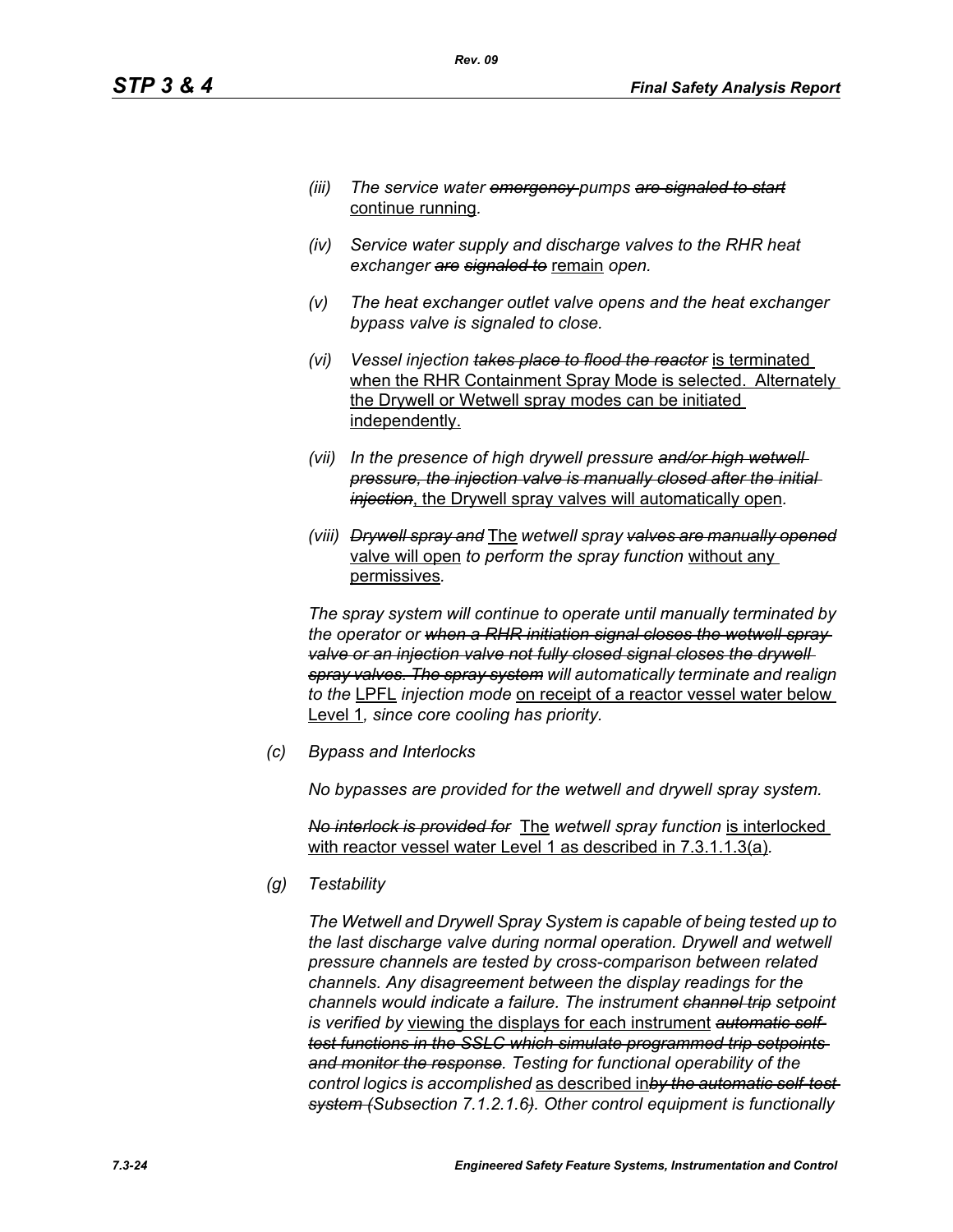*tested during manual testing of each loop. Indications in the form of panel lamps and annunciators are provided in the control room.*

*(i) Operational Considerations*

*See Chapter 16 for setpoints and margin.*Chapter 16 describes the methods for calculating setpoints and margins.

*(j) Parts of System Not Required for Safety*

*Rev. 09*

*The non-safety-related portions of the WDCS-RHR include the annunciators and the computer*PCF*. Other instrumentation considered non-safety-related are those indicators which are provided for operator information, but are not essential to correct operator action.*

## **7.3.1.1.4 RHR/Suppression Pool Cooling Mode—Instrumentation and Control**

STD DEP T1 3.4-1

STD DEP 7.3-5

#### STD DEP 7.3-14

- *(3) Equipment Design*
	- *(b) Logic and Sequencing*

*The operating sequence of suppression pool cooling, following indication that SP temperature is HIGH, is as follows:*

- *(i) The RHR System pumps are started or continue to operate.*
- *(ii) Valves in other RHR modes are manually automatically repositioned to align to SPC mode.*
- *(iii) RHR service water discharge valves to the RHR heat exchanger are opened.*
- *(iv) If performed following LPFL initiation, the* Suppression Pool Cooling Modes switch is first "Armed" and the "Initiate" Pushbutton is pushed. At that time the *injection valves are manually closed and SP valves are opened.*
- *(v) The SPC mode will continue to operate until the operator closes the SPC discharge valves* activates another permitted mode *or when reactor low water level* below Level 1 *reoccurs, in which case the injection valve will auto-open and the SP discharge valve will auto-close.*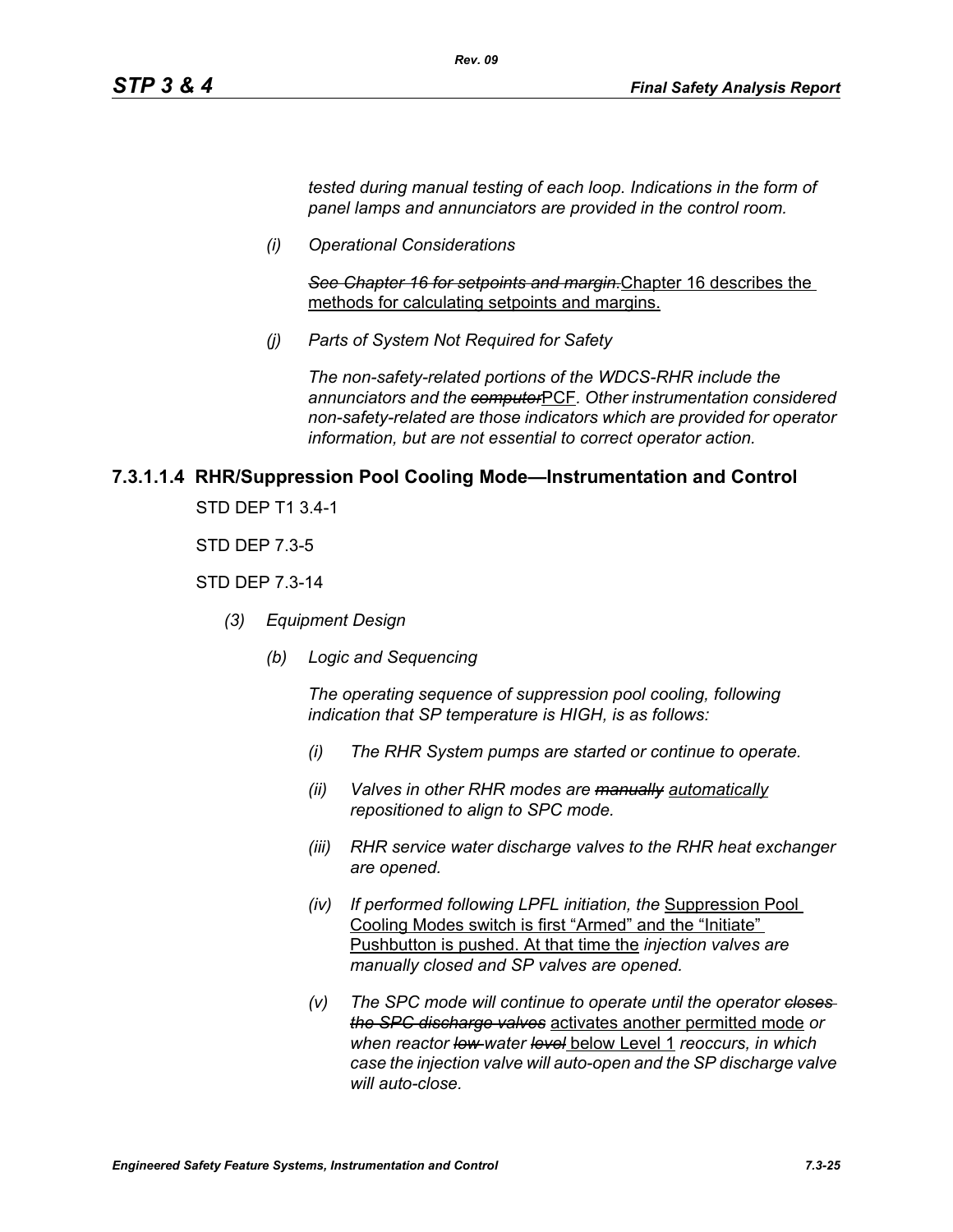- (vi) Automatic initiation of the SPC mode can only happen when initiated from the RHR Standby Mode. The operator must terminate this mode manually.
- *(g) Testability*

*Testing for functional operability of the control logic can be accomplished* as described in Subsection 7.1.2.1.6.*by the automatic system self-test.*

*(j) Parts of System Not Required for Safety*

*The non-safety-related portions of the SPC-RHR include the annunciators and the computer*PCF*. Other instrumentation considered non-safety-related are those indicators which are provided for operator information, but are not essential to correct operator action.*

## **7.3.1.1.5 Standby Gas Treatment System—Instrumentation and Controls**

STD DEP T1 3.4-1

- *(3) Equipment Design*
	- *(j) Parts of System Not Required for Safety*

*The non-safety-related portions of the SGTS include the annunciators and the computer*PCF*. Other instrumentation considered non-safetyrelated are those indicators which are provided for operator information, but are not essential to correct operator action.*

## **7.3.1.1.7 Reactor Building Cooling Water System and Reactor Service Water System — Instrumentation and Controls**

STD DEP T1 3.4-1

STD DEP 7.1-1

STD DEP 7.3-15

STD DEP Admin

*(3) Equipment Design*

*During normal operation, RCW water flows through the safety-related and non-safety-related equipment except the RHR and emergency diesel* jacket water cooling heat *exchangers.*

*(i) Safety Interfaces*

*The safety interfaces for the RCW System Division I, II, and III controls are as follows:*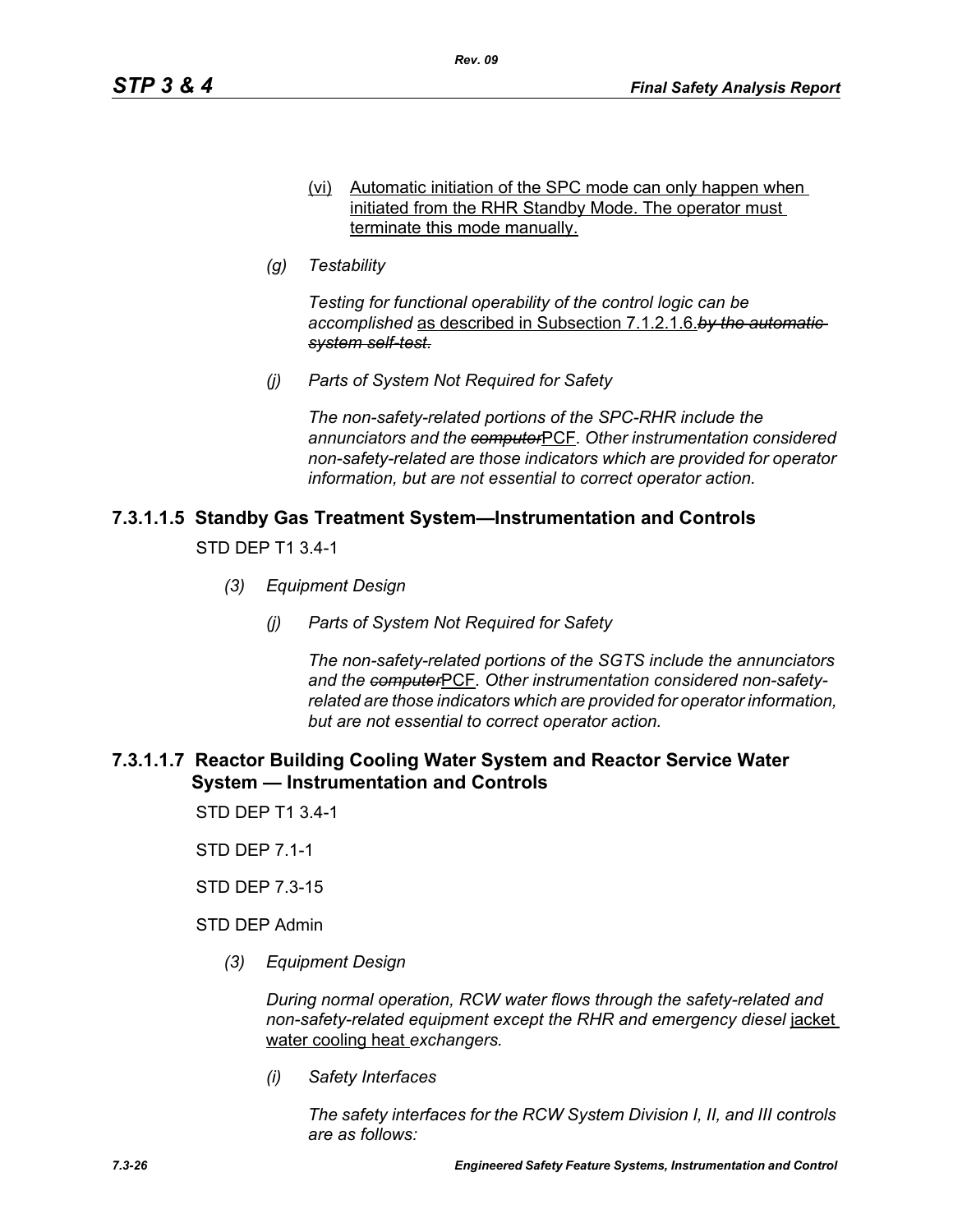- *Division I*, *and II*, and III *RCW flow signals to the MCR and Divisions I and II RCW flow signal to the RSS.*
- *RCW Hx* RSW *A or D strainer differential pressure MCR annunciator.*

*Rev. 09*

*(j) Operational Considerations*

*Process operating parameters and equipment status information are provided in the control room for the operator to accurately assess system performance. Alarms are also provided to indicate malfunction in the system. Refer to IBD Figure 7.3-7 for specific indication of equipment status in the control room. See Chapter 16 for setpoints and margin.*Chapter 16 describes the methods for calculating setpoints and margins.

*(k) Parts of System Not Required for Safety*

*The non-safety-related portions of the RCW System include the annunciators and the computer*PCF*. Other instrumentation considered non-safety-related are those indicators that are provided for operator information, but are not essential to correct operator action.*

# **7.3.1.1.9 HVAC Emergency Cooling Water System—Instrumentation and Control**

STD DEP Admin

*(3) Equipment Design*

*Lack of flow of Reactor Building cooling water to the refrigerant condenser automatically stops the refrigerator. Supply flow is controlled by the condensing pressure of the refrigerant. A flow switch provided at the chilled water line shuts down the refrigerator and chilled water pump* upon *indication of low flow in the chilled water line.*

# **7.3.1.1.10 High Pressure Nitrogen Gas Supply System—Instrumentation and Controls**

#### STD DEP Admin

- *(3) Equipment Design*
	- *(d) Redundancy and Diversity*

*The HPIN storage bottles are in two racks separated from each other. Additionally, in each rack there are two banks of two* five *bottles each. One bank is in service and the second is in standby.*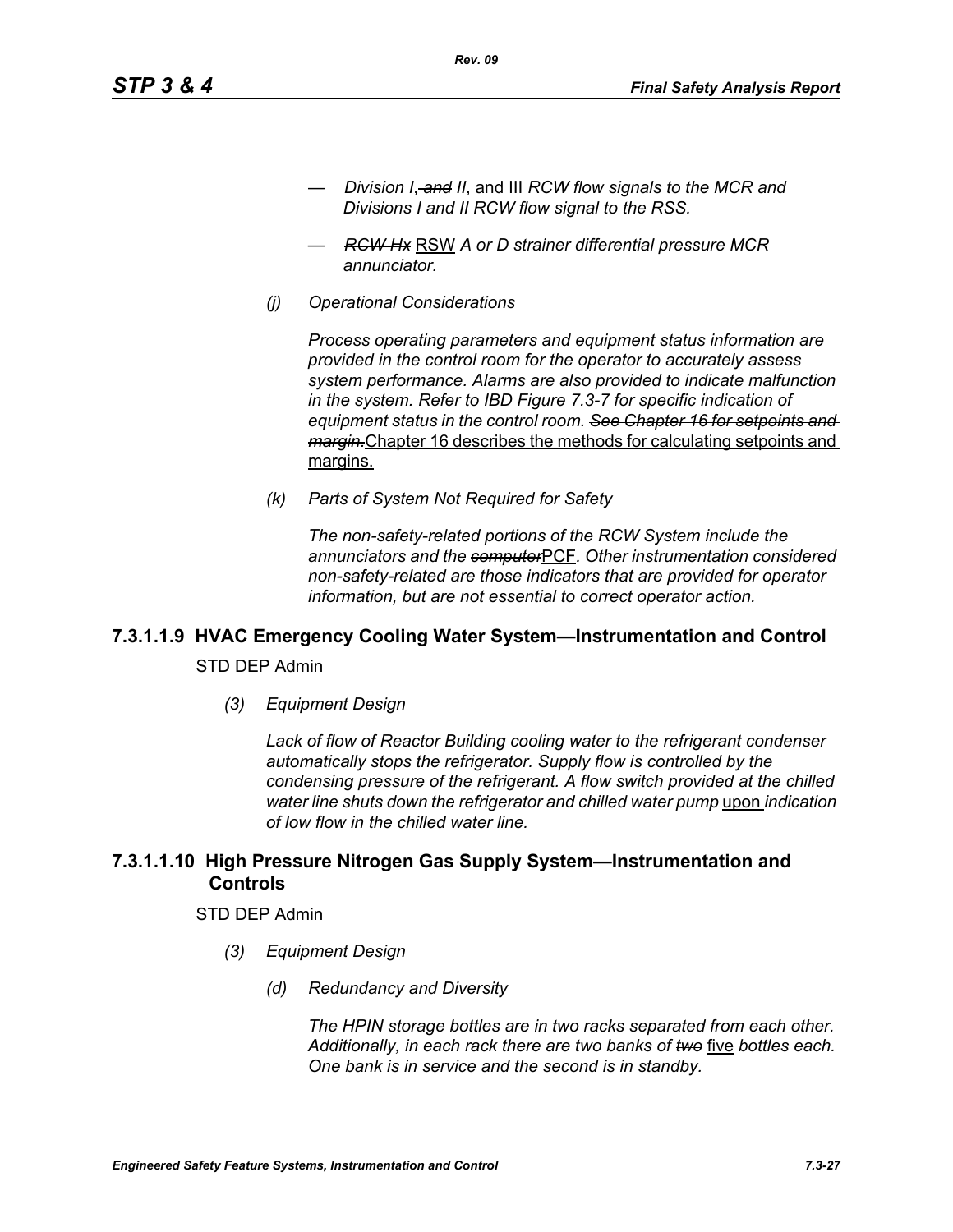# **7.3.1.1.11** *Flammability Control System – Instrumentation and Controls***Not Used**

*Rev. 09*

STD DFP T1 2 14-1

*(See Subsection 6.2.5)*

## **7.3.1.2 Design Basis Information**

STD DEP 1.8-1

STD DEP 7.1-1

STD DEP Admin

*IEEE-* 279 603 *defines the requirements for design bases* safety systems designations and the safety systems criteria (Sections 4 and 5). *Using the IEE 279 format, the* The *following nine paragraphs fulfill this requirement for systems and equipment described in this seciton.*

*(3) Number of Sensors and Location*

*There are no sensors in the LDS or ECCS, which have a spatial dependence, and, therefore, location information is not relevant. The only sensors used to detect essential variables of significant spatial dependence are the neutron flux detectors [Subsection 7.2.2.1(6*)*]*, the Suppression Pool Temperature Monitors [Subsection 7.6.1.7], *and the radiation detectors of the Process Radiation Monitoring System. These are in Section 7.6. All other systems discussed in Section 7.3 have sensors which have no spatial dependence.*

*(5) Margin Between Operational Limits*

*The* methods for calculating the *margin between operational limits and the limiting conditions of operation for the ESF System instruments are listed in*  described in *Chapter 16. The margin includes the consideration of sensor and instrument channel accuracy, response times, and setpoint drift.*

# **7.3.2 Analysis**

# **7.3.2.1 Emergency Core Cooling Systems—Instrumentation and Controls**

#### **7.3.2.1.1 General Functional Requirements Conformance**

STD DEP 7.3-4

STD DEP 7.3-5

*Initiation of the Automatic Depressurization Subsystem (ADS) occurs when reactor vessel low water* below Level 1*level and drywell high pressure are sensed, or when the 8 minute drywell high pressure bypass timer* initiated by RPV Level 1 water level *runs out. Therefore it is not required that the nuclear system breach be inside the containment. This control arrangement is satisfactory in view of the automatic isolation*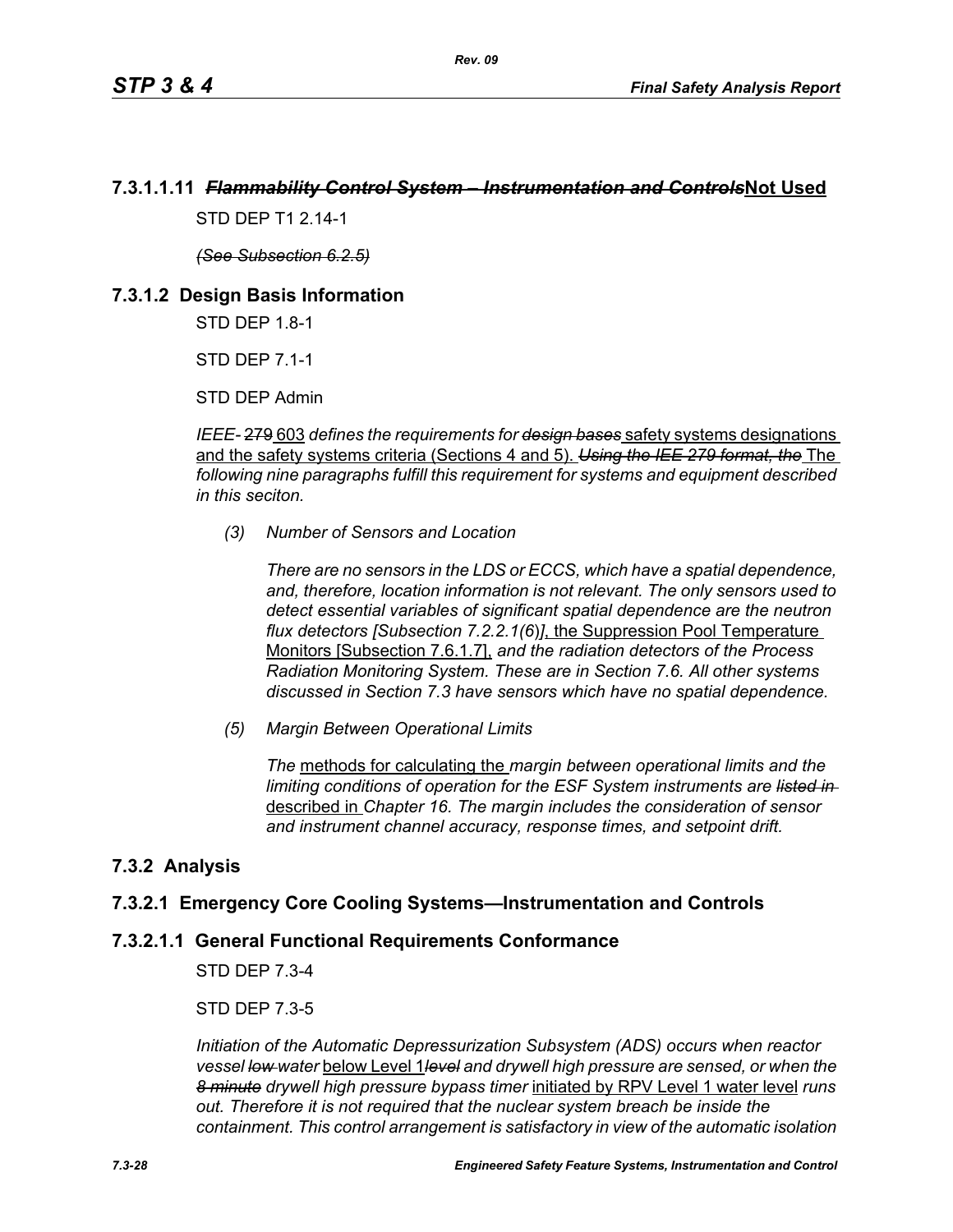*of the reactor vessel for breaches outside the drywell and because the ADS is required only if the HPCF and/or RCIC System fail to maintain adequate reactor water level.*

*The control arrangement used for the ADS is designed to avoid spurious actuation (Figure 7.3-2). The ADS relief valves are controlled by two trip systems per division,*  both of which must be in the tripped state to initiate depressurization. Within each trip *system, both drywell pressure high trip or time out of the 8 minute drywell high pressure bypass timer and low* Level 1 *reactor water level trip are required to initiate a trip system.*

## **7.3.2.1.2 Specific Regulatory Requirements Conformance**

STD DEP T1 3.4-1

STP DEP 1.1-2

STD DEP 1.8-1

STD DEP 7.3-1

STD DEP 7.3-5

STD DEP 7.3-7

STD DEP 7.3-16

STD DEP 7.3-17

*(1) 10CFR50.55a (IEEE-279*603*)*

*The ECCS incorporates two divisions of HPCF, one division of stream-driven RCIC, two divisions of ADS and three divisions (three loops) of LPFL (RHR/low pressure flooders). This automatically actuated network of Class 1E redundant high pressure and low pressure systems assures full compliance with IEEE- 279* 603*.*

*All components used for the ECCS are qualified for the environments in which they are located (Sections 3.10 and 3.11). All systems which make up the ECCS network are actuated by two-out-of-four logic combinations of sensors which monitor drywell pressure and reactor water level. There are a total of eight* wide range *water level sensors and four drywell pressure sensors which are supplied by the Nuclear Boiler System. These instruments are shared by the ECCS as well as the RPS and other systems which require actuation signals from these essential variables. However, each system receives all four signals as input to its own unique voting logic incorporated in the safety system logic and control (SSLC)* ESF Logic and Control System (ELCS) *network. If individual channels are bypassed for service or testing, the voting logic reverts to two-out-of-three.*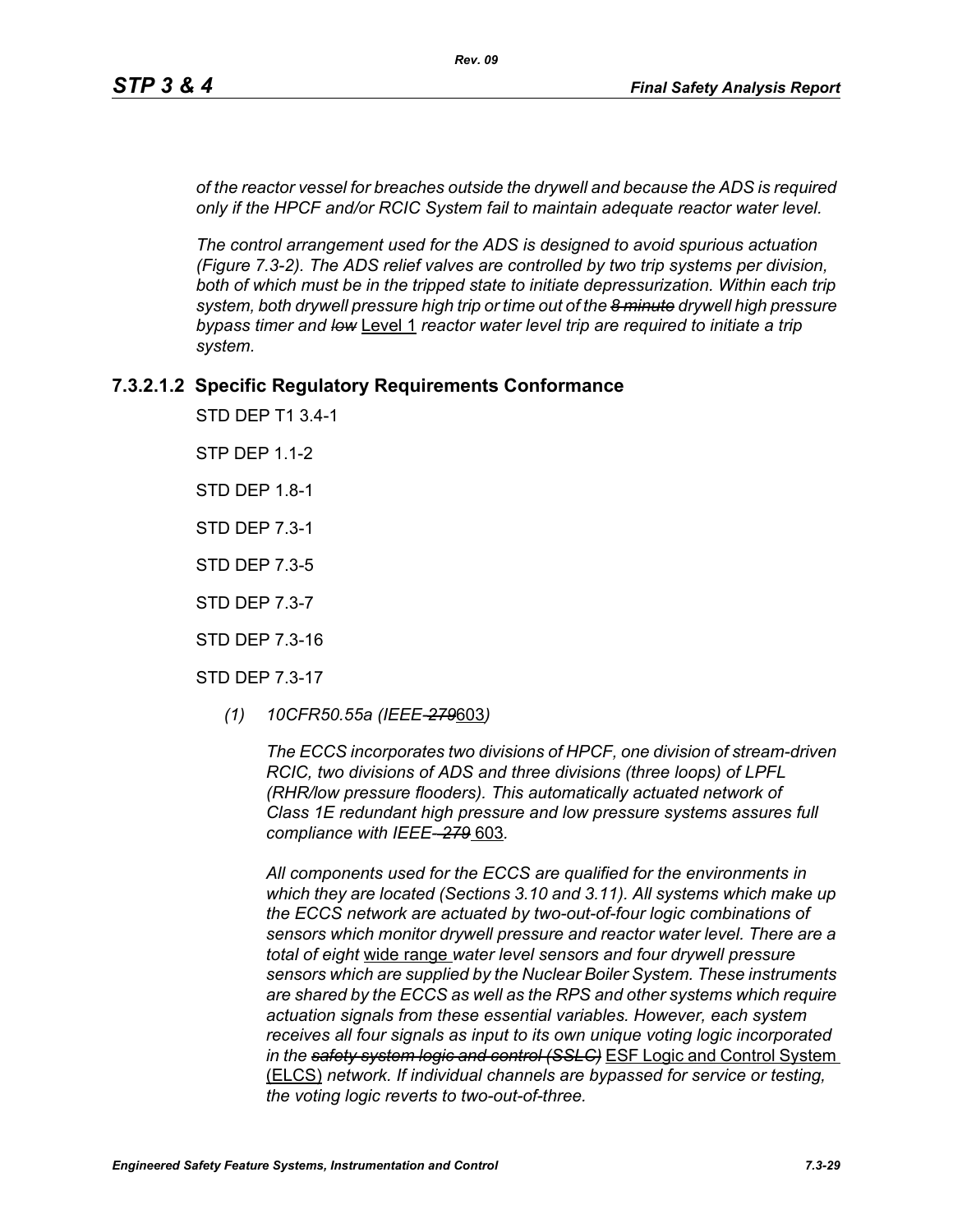*Each of these electrical divisions contains one of the drywell pressure sensors and two of the reactor water level sensors which contribute to the two-out-of- four voting logic. All of these signals are multiplexed and passed* transmitted *through fiber-optic medium before entering the voting logic of the redundant divisions involved in the systems which make up the ECCS network.* 

*Separation and isolation is thus preserved both mechanically and electrically in accordance with IEEE-*603*279 and Regulatory Guide 1.75.*

*Other requirements of IEEE-*603*279, such as testing, bypasses, manual initiation, logic seal-in, etc., are described in Subsection 7.3.1.1.1.*

- *(3) Regulatory Guides (RGs)*
	- *(a) RG 1.22—"Periodic Testing of Protection System Actuation Functions"*
		- *(i) Periodic testing is interpreted to mean testing of actuation devices (which use pulse testing) but not to include testing of the actuated equipment which is tested during surveillance testing.*
	- *(c) RG 1.53—"Application of the Single-Failure Criterion to Nuclear Power Protection Systems"*

*The ECCS generally meets the requirements of RG 1.53 in addition to Section 4.2* 5.1*of IEEE-279* 603 *and IEEE-379. However, specific exception is taken with regard to Paragraph C-2 as follows: Specific items which cannot be energized for test during plant operation, or tested by other than continuity tests without degrading plant operability or safety, will be exempt from the requirements of this paragraph. (e.g., the SRV solenoid pilot valves)*

*(e) RG 1.75-"Physical Independence of Electric Systems"*

*The ECCS is in compliance with this regulatory guide assuming clarifications and alternates described in Subsection 7.1.2.10.5. Separation within the ECCS is such that controls, instrumentation, equipment, and wiring is segregated into four separate divisions designated I, II, III, and IV.* Sensor input signals are in Division I, II, III, and IV. Control logic is performed in Divisions I, II and III. *Control and motive power separation is maintained in the same manner. Separation is provided to maintain the independence of the four divisions of the circuits and equipment so that the protection functions required during and following any design basis event can be accomplished.*

- *(4) Branch Technical Positions (BTP)*
	- *(c) BTP ICSB 21—"Guidance for Application of Regulatory Guide 1.47"*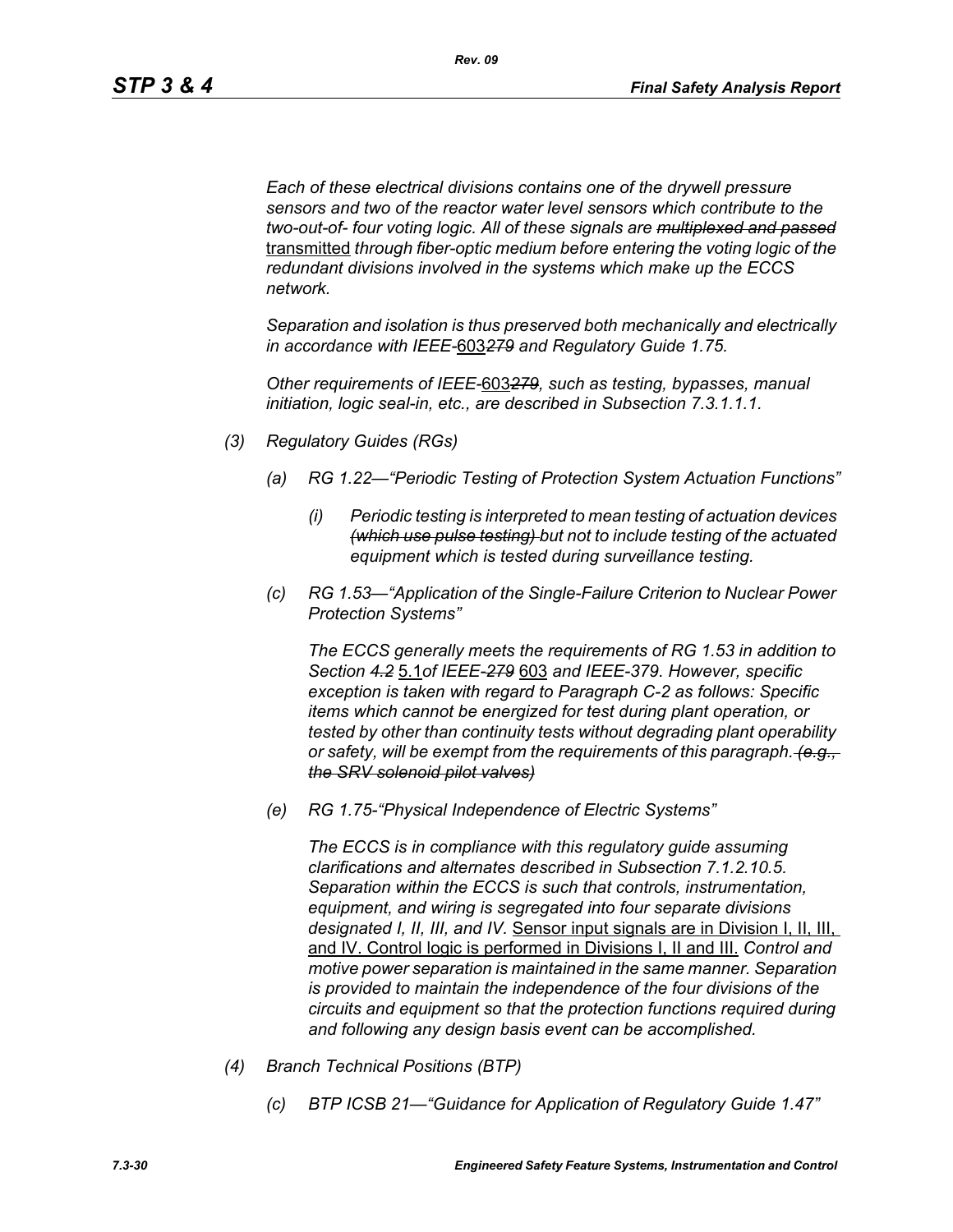*The ABWR design is a single unit.* ECCS is not shared between units. *Therefore, item B-2 of the BTP is not applicable. Otherwise, the ECCS is in full compliance with this BTP.*

*(d) BTP IGSB 22—"Guidance for Application of Regulatory Guide 1.22"*

*Rev. 09*

*In general, actuated equipment within the reactor protection system can be fully tested during reactor operation. Exceptions for the RPS scram function are discussed in Subsection 7.2.2.2.3.1 (10). Exceptions for ECCS* include *the ADS valve pilot solenoids and the LPFL shutdown valves which cannot be opened while the reactor is pressurized. However, both* these *can be tested during reactor shutdown. In addition, the ADS valve solenoids are monitored for continuity during the logic self- test.*

## **7.3.2.2 Leak Detection and Isolation System—Instrumentation and Controls**

#### **7.3.2.2.2 Specific Regulatory Requirements Conformance**

STD DEP T1 3.4-1

STP DEP 1.1-2

STD DEP 1.8-1

*(1) 10CFR50.55a (IEEE-279*603*)*

*The LDS is* sensors and Digital Trip Functions (DTFs) are arranged as *a fourdivision system which is redundantly designed so that failure of any single element will not interfere with a required detection of leakage or isolation.*

*All components used for the safety isolation functions are qualified for the environments in which they are located (Sections 3.10 and 3.11). Most initiation parameters are represented by all four divisions which actuate the isolation functions via two-out-of-four logic permissives. Most of the sensors are provided by the Nuclear Boiler System. These instruments are shared by the ECCS, as well as the RPS and other systems which require actuation signals from these essential variables. However, each system receives all four signals as input to its own unique voting logic incorporated in the safety system logic and control (SSLC)* Reactor Trip and Isolation System (RTIS) and the ESF Logic and Control System (ELCS) *network. If individual channels are bypassed for service or testing, the voting logic reverts to twoout-of-three.*

*All of these signals are multiplexed and passed through fiber optic medium before entering the voting logic of the redundant divisions involved in the isolation valve logic. Separation and isolation are thus preserved both mechanically and electrically in accordance with IEEE-279*603 *and Regulatory Guide 1.75. For further information see Subsection 9A.5.5.7.*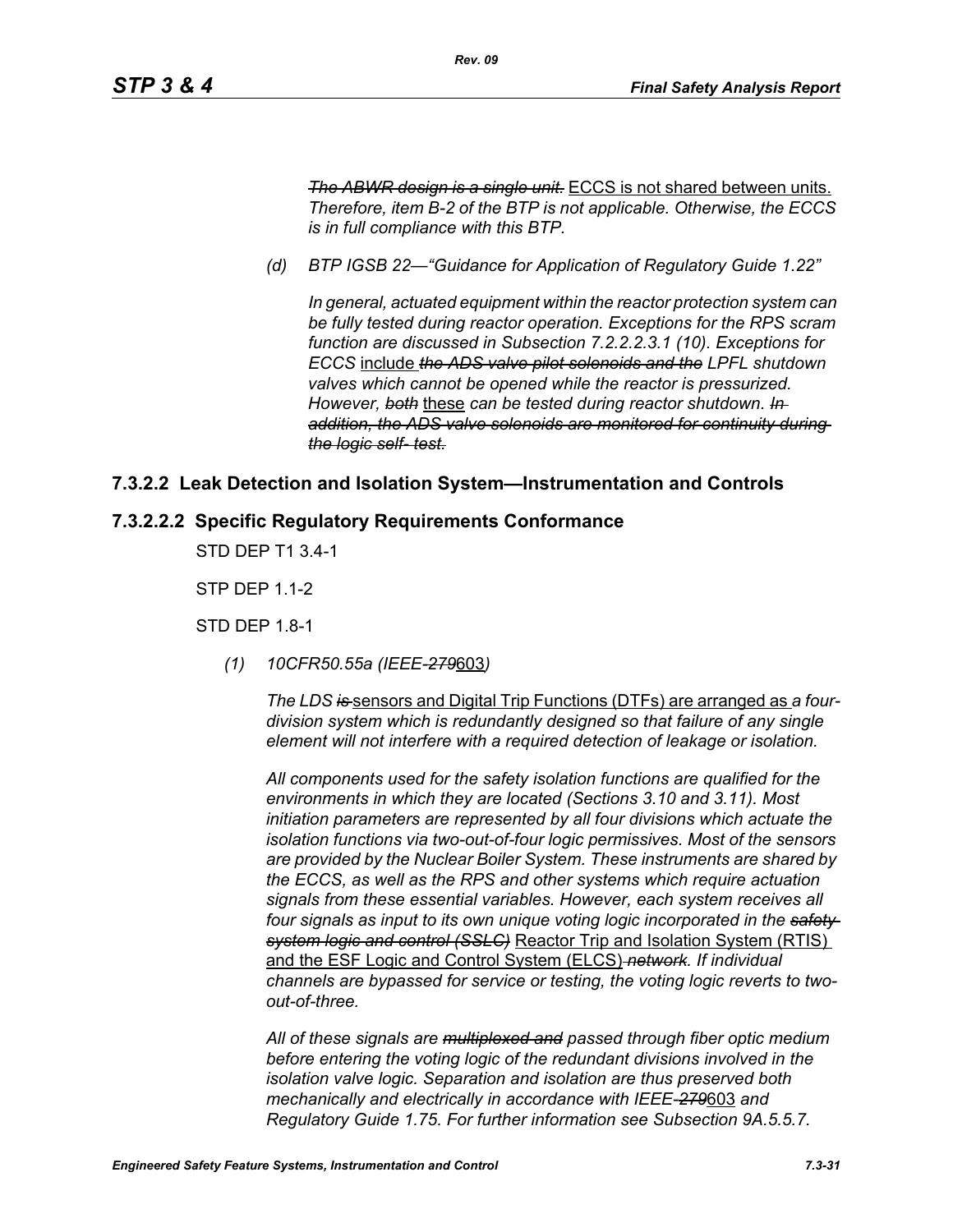*Other requirements of IEEE-*279603 *such as testing, bypasses, manual initiation logic seal-in, etc., are described in Subsection 7.3.1.1.2.*

*Rev. 09*

- *(4) Branch Technical Positions (BTPs)*
	- *(a) BTP ICSB 21—"Guidance for Application of Regulatory Guide 1.47"*

*The ABWR design is a single unit.* LDS is not shared between units. *Therefore, Item B-2 of the BTP is not applicable. Otherwise, the LDS is in full compliance with this BTP.*

#### **7.3.2.3 RHR/Wetwell and Drywell Spray Mode—Instrumentation and Controls**

#### **7.3.2.3.2 Specific Regulatory Requirements Conformance**

STP DEP 1.1-2

STD DEP 1.8-1

STD DEP 7.3-13

*(1) 10CFR50.55a (IEEE-279*603*)*

*All components used for the safety functions are qualified for the environments in which they are located (Sections 3.10 and 3.11). This* The Drywell Spray *mode of the RHR System (unlike the LPFL mode which is automatically actuated by LOCA) is automatically* can be manually *actuated should high pressure conditions occur in the drywell and wetwell air space.* The Wetwell Spray mode can be initiated at any time provided the proper permissives are present.

*The suppression cooling mode pool is designed in accordance with all requirements of IEEE-*279603 *as described in Subsection 7.3.1.1.3.*

*A clarification should be made with regard to IEEE-279, Section 4.19. The parent RHR System annunciates activity at the loop level (i.e., "RHR LOOP A, B, C ACTIVATED"). However, the individual mode of the RHR System is not separately annunciated.*

*(4) Branch Technical Positions (BTPs)*

*In accordance with the Standard Review Plan for Section 7.3, and with Table 7.1-2, only BTPs 21 and 22 are considered applicable for the WDSC* Wetwell / Drywell Spray *mode. They are addressed as follows:*

*(a) BTP ICSB 21— "Guidance for Application of Regulatory Guide 1.47"*

*The ABWR design is a single unit.* RHR equipment is not shared between units. *Therefore, Item B-2 of the BTP is not applicable. Otherwise, the WDSC is in full compliance with this BTP.*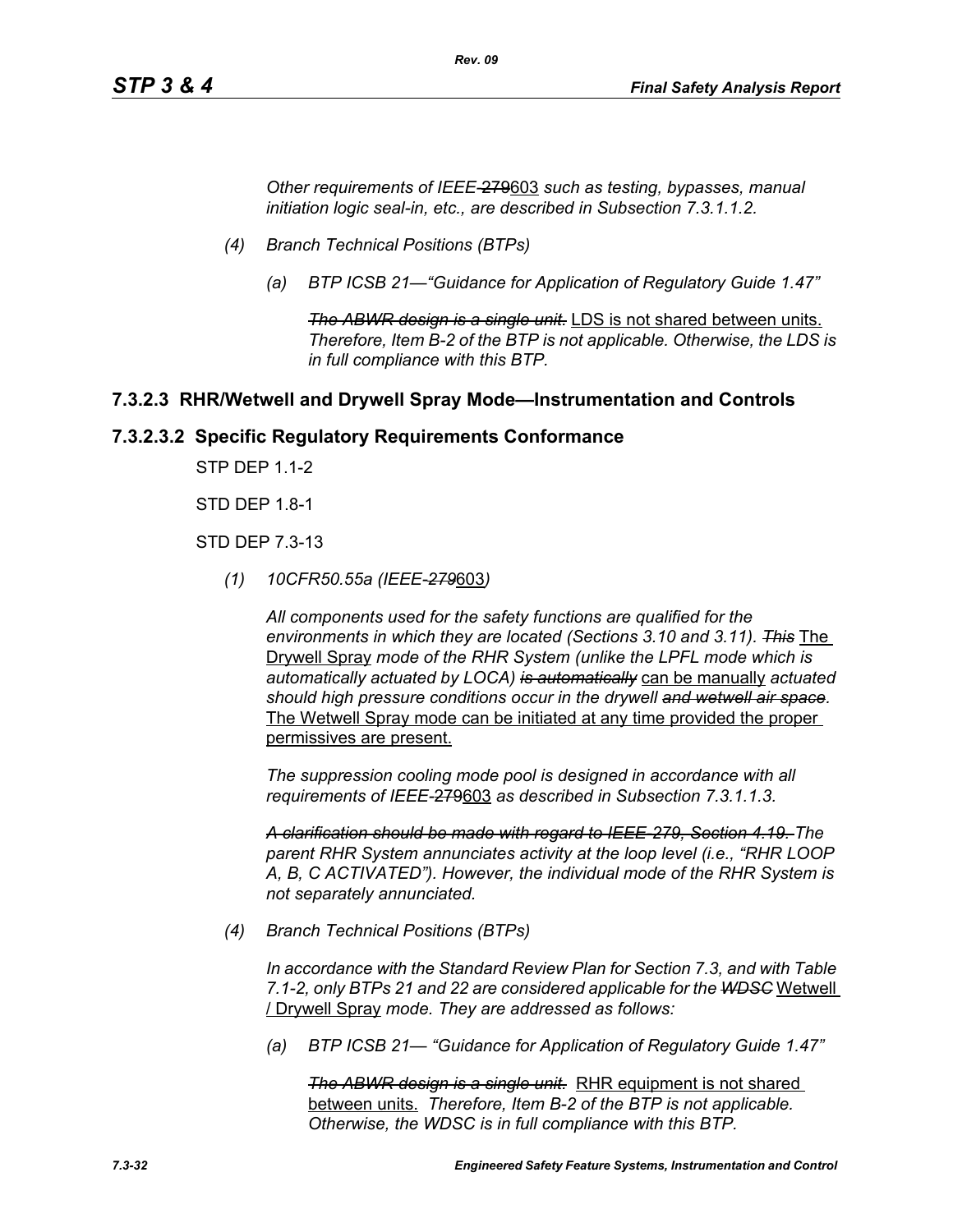# **7.3.2.4 RHR/Suppression Pool Cooling Mode—Instrumentation and Controls**

## **7.3.2.4.2 Specific Regulatory Requirements Conformance**

**STP DFP 1 1-2** 

STD DEP 1.8-1

*(1) 10CFR50.55a (IEEE-279603)*

*The suppression cooling mode pool system is designed in accordance with all requirements of IEEE-*279603 *as described in Subsection 7.3.1.1.4.*

*A clarification should be made with regard to IEEE-279, Section 4.19. The parent RHR System annunciates activity at the loop level (i.e., "RHR LOOP A, B, C ACTIVATED"). However, the individual mode of the RHR System is not separately annunciated.*

- *(4) Branch Technical Positions (BTPs)*
	- *(a) BTP ICSB 21— "Guidance for Application of Regulatory Guide 1.47"*

**The ABWR design is a single unit.** RHR equipment is not shared between units. *Therefore, Item B-2 of the BTP is not applicable. Otherwise, the SPC mode is in full compliance with this BTP.*

# **7.3.2.5 Standby Gas Treatment System—Instrumentation and Controls**

#### **7.3.2.5.2 Specific Regulatory Requirements Conformance**

STP DEP 1.1-2

STD DEP 1.8-1

*(1) 10CFR50.55a (IEEE-279603)*

*The SGTS is designed to meet all the requirements of IEEE-*279603*. Detailed system design descriptions are given in Subsection 7.3.1.1.5.*

- *(4) Branch Technical Positions (BTPs)*
	- *(a) BTP ICSB 21— "Guidance for Application for Regulatory Guide 1.47"*

*The ABWR design is a single unit.* SGT equipment is not shared between units. *Therefore, Item B-2 of the BTP is not applicable. Otherwise, the SGTS is in full compliance with this BTP.*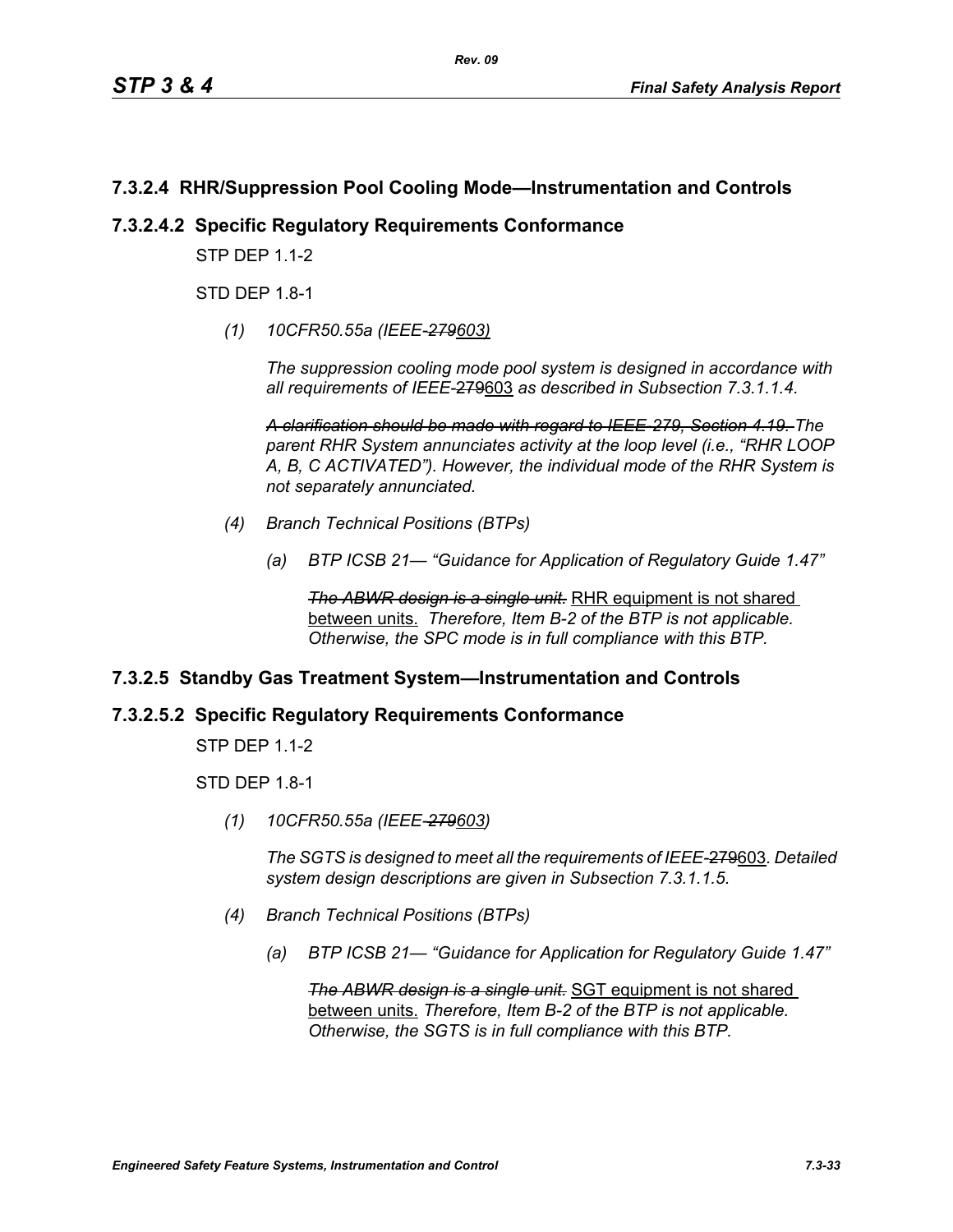# **7.3.2.6 Emergency Diesel Generator Support System—Instrumentation and Control**

# **7.3.2.6.2 Specific Regulatory Requirements Conformance**

STP DEP 1.1-2

 $STD$  DFP 1.8-1

- *(1) 10CFR50.55a (IEEE-279*603*)*
- *(4) Branch Technical Positions (BTPs)*
	- *(a) BTP ICSB 21— "Guidance for Application for Regulatory Guide 1.47"*

*The ABWR design is a single unit.* DG support equipment is not shared between units. *Therefore, Item B-2 of the BTP is not applicable. Otherwise, the diesel generator support systems are in full compliance with this BTP.*

#### **7.3.2.7 Reactor Building Cooling Water System and Reactor Service Water System Instrumentation and Controls**

# **7.3.2.7.2 Specific Regulatory Requirements Conformance**

STP DFP 11-2

STD DEP 1.8-1

*(1) 10CFR50.55a (IEEE-279603)*

*The RCW and the RSW Systems are designed to meet all applicable requirements of IEEE-*279603*. Detailed system design descriptions are given in Subsection 7.3.1.1.7 and in Section 9.2.*

- *(4) Branch Technical Positions (BTPs)*
	- *(a) BTP ICSB 21— "Guidance for Application for Regulatory Guide 1.47"*

*The ABWR design is a single unit.* RCW equipment is not shared between units. *Therefore, Item B-2 of the BTP is not applicable. Otherwise, the RCW is in full compliance with this BTP.*

# **7.3.2.8 Essential HVAC Systems—Instrumentation and Control**

# **7.3.2.8.2 Specific Regulatory Requirements Conformance**

STP DEP 1.1-2

STD DEP 1.8-1

STD DEP Admin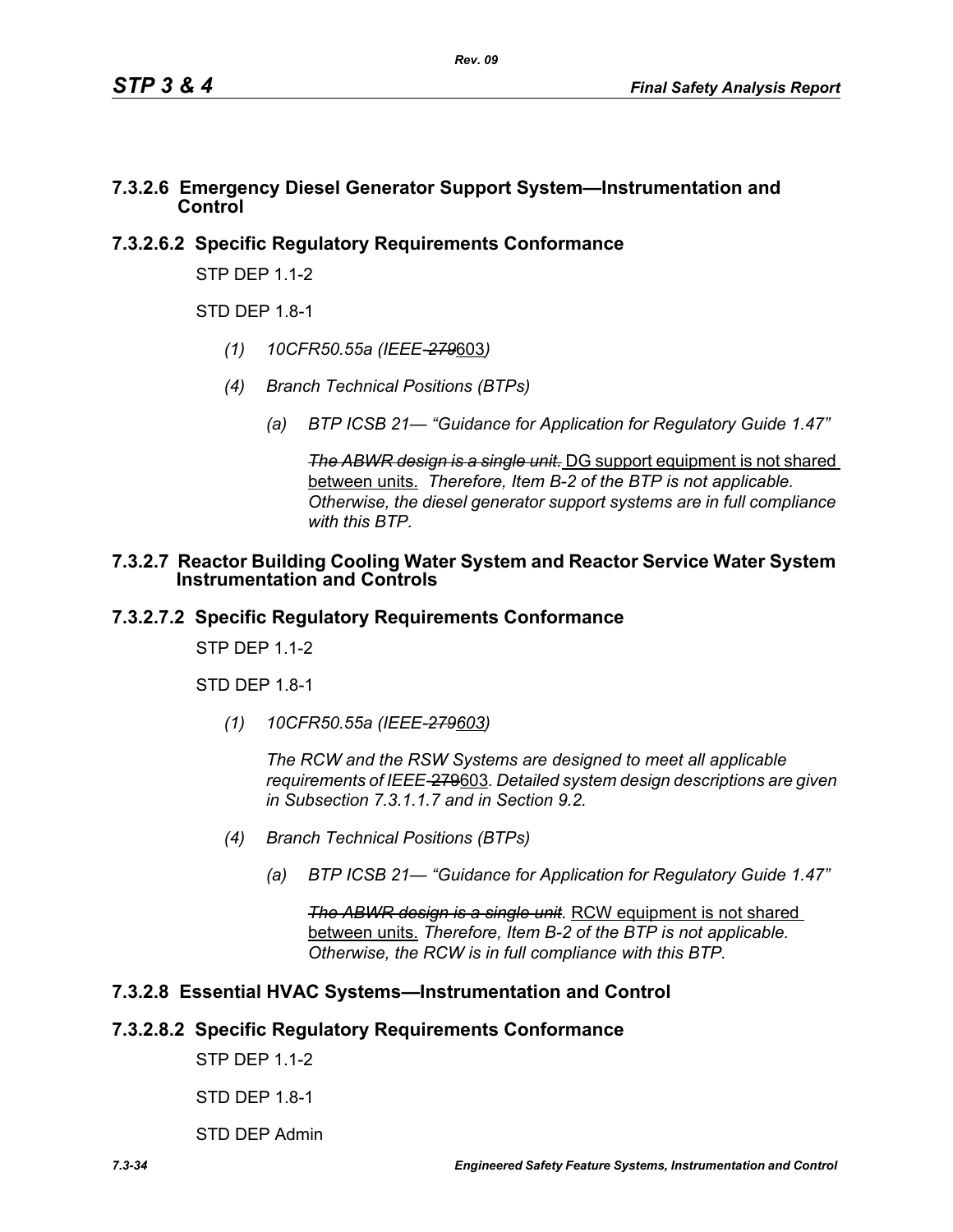*(1) 10CFR50.55a (IEEE-279*603*)*

*The essential HVAC Systems (HVAC) have two* are powered by three *independent electrical divisions and are redundantly designed so that failure of any single electrical component will not interfere with the required safety action of the system.*

*The HVAC System utilizes mechanical Divisions A & B* A, B, and C *corresponding with electrical Divisions I & II,* I, II, and III, *respectively. Electrical separation is maintained between the redundant divisions.*

*The HVAC System is designed to meet all applicable requirements of IEEE-*279603*. Detailed system design descriptions are given in Subsection 7.3.1.1.8 and in Chapter 9.*

- *(4) Branch Technical Positions (BTPs)*
	- *(a) BTP ICSB 21— "Guidance for Application for Regulatory Guide 1.47"*

*The ABWR design is a single unit.* HVAC equipment is not shared between units. *Therefore, item B-2 of the BTP is not applicable. Otherwise, the HVAC System is in full compliance with this BTP.*

# **7.3.2.9 HVAC Emergency Cooling Water System—Instrumentation and Control**

#### **7.3.2.9.2 Specific Regulatory Requirements Conformance**

STP DEP 1.1-2

STD DEP 1.8-1

*(1) 10CFR50.55a (IEEE-279603)*

*The HECW System is designed to meet all applicable requirements of IEEE-*279603*. Detailed system design descriptions are given in Subsection 7.3.1.1.9 and in Chapter 9.*

- *(4) Branch Technical Positions (BTPs)*
	- *(a) BTP ICSB 21— "Guidance for Application for Regulatory Guide 1.47"*

*The ABWR design is a single unit.* HECW is not shared between units. *Therefore, Item B-2 of the BTP is not applicable. Otherwise, the HECW System is in full compliance with this BTP.*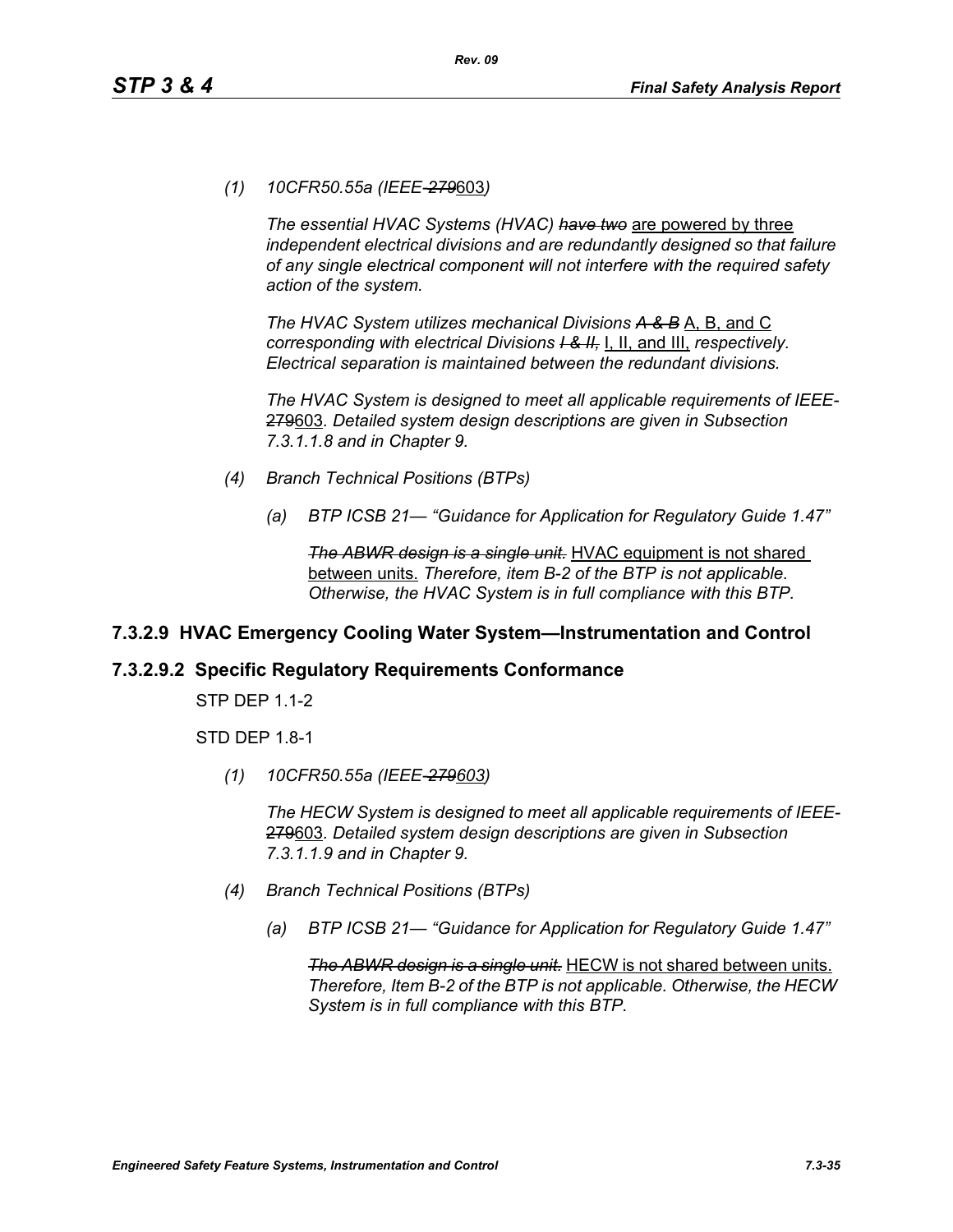## **7.3.2.10 High Pressure Nitrogen Gas Supply System—Instrumentation and Controls**

# **7.3.2.10.2 Specific Regulatory Requirements Conformance**

STP DEP 1.1-2

STD DFP 18-1

*(1) 10CFR50.55a (IEEE*-279603*)*

*The HPIN System is designed to meet all applicable requirements of IEEE- 279*603*. Detailed system design descriptions are given in Subsection 7.3.1.1.10 and in Chapter 6.*

- *(4) Branch Technical Positions (BTPs)*
	- *(a) BTP ICSB 21— "Guidance for Application for Regulatory Guide 1.47"*

*The ABWR design is a single unit.* HPIN is not shared between units. *Therefore, Item B-2 of the BTP is not applicable.* 

# **7.3.3 COL License Information**

# **7.3.3.1 Cooling Temperature Profiles for Class 1E Digital Equipment**

The following standard supplement addresses COL License Information Item 7.1.

The room profiles for equipment qualification are included in Appendix 3I. These profiles wil be confirmed as part of the pre-operational testing. See Tier 1 Table 3.4 item 14(b).

# **7.3.4 References**

STD DEP 16.3-100

7.3-2 [WCAP-17119-P "Methodology for South Texas Project Units 3 & 4 ABWR Technical Specification Setpoints".]<sup>\*</sup>

<sup>\*</sup> See Subsection 7.1.2.10.9.